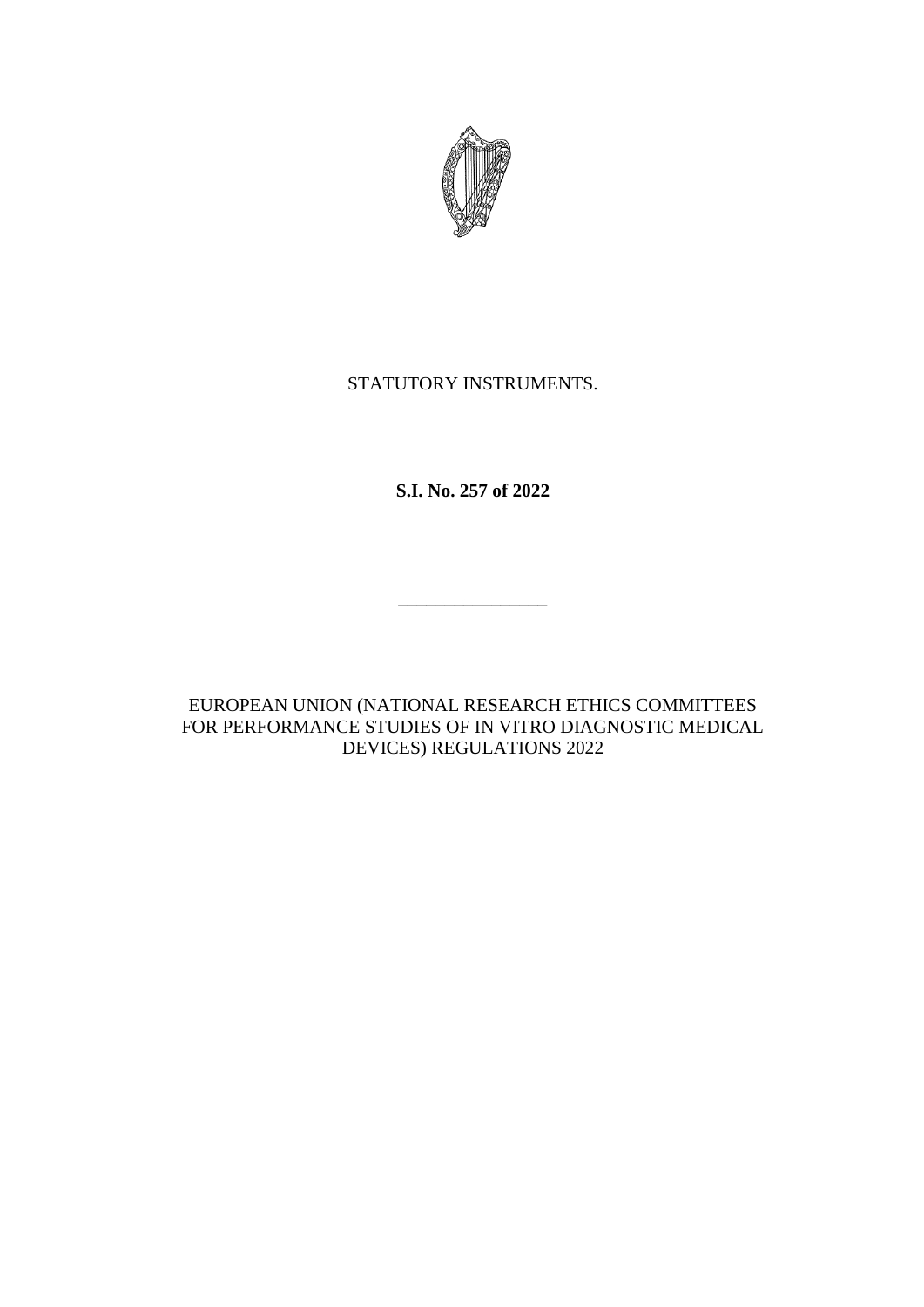# S.I. No. 257 of 2022

# EUROPEAN UNION (NATIONAL RESEARCH ETHICS COMMITTEES FOR PERFORMANCE STUDIES OF IN VITRO DIAGNOSTIC MEDICAL DEVICES) REGULATIONS 2022

The Minister for Health, in exercise of the powers conferred on him by section 3 of the European Communities Act 1972 (No. 27 of 1972) and for the purpose of giving further effect to Regulation EU 2017/746 of the European Parliament and of the Council of 5 April 2017, as amended by Regulation (EU) 2022/112 of the European Parliament and of the Council of 25 January 2022, hereby makes the following regulations:

# **PART 1**

# **PRELIMINARY AND GENERAL**

### *Citation*

1. These Regulations may be cited as the European Union (National Research Ethics Committees for Performance Studies of *In Vitro* Diagnostic Medical Devices) Regulations 2022.

### *Commencement*

2. These Regulations shall come into operation on the  $26<sup>th</sup>$  of May 2022.

#### *Interpretation*

3. (1) In these Regulations –

"Act of 2007" means the Medical Practitioners Act 2007 (No. 25 of 2007);

"application" means an application made by a sponsor to a National REC Committee, via the National Office, for a National REC review of a performance study to be conducted in the State or for a National REC review of a substantial modification of a performance study*;*

"Authority" means the Health Products Regulatory Authority;

"EU Regulation" means Regulation (EU) 2017/746 of the European Parliament and of the Council of  $5$  April  $2017<sup>1</sup>$  on *in vitro* diagnostic medical devices as amended by Regulation (EU) 2022/112 of the European Parliament and of the Council of 25 January 2022; $^2$ 

 $1$  OJ No. L 117, 5.5.2017, p. 176.

<sup>2</sup> OJ No. L 19, 28.1.2022, p. 3.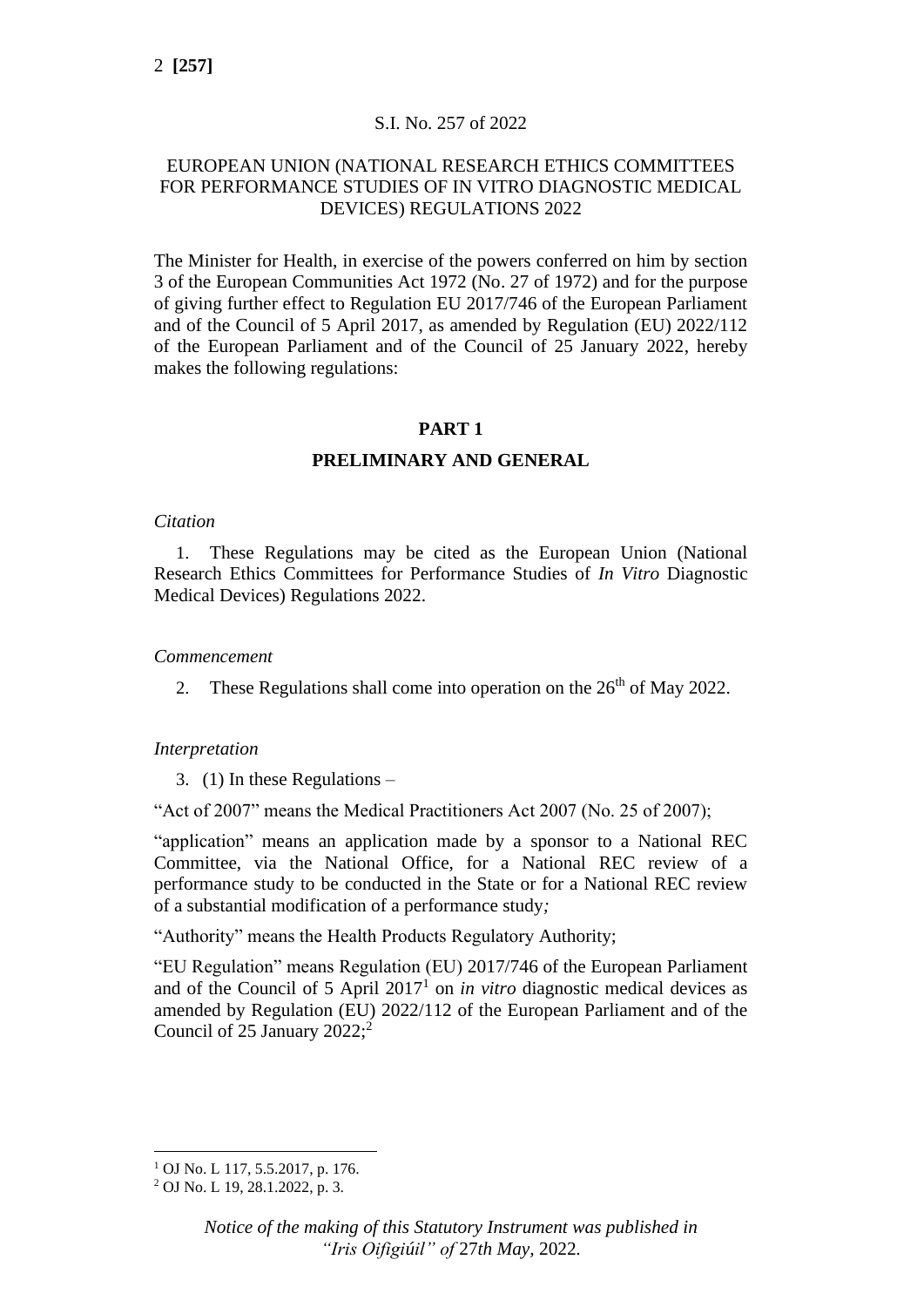"expert member" means a member of a National REC who is –

- (a) a practising or retired health practitioner,
- (b) a person who has professional qualifications or experience relating to the conduct of, or use of statistics in clinical research, unless the said qualifications or experience relate only to the ethics of clinical research or medical treatment, or
- (c) a person who is involved in the promotion, organisation or conduct of clinical research;

"Head of the National Office" has the meaning assigned to it by Regulation 4;

"health practitioner" has the same meaning as it has in the Health Identifiers Act 2014 (No. 15 of 2014);

"investigator" for the purposes of the EU Regulation and these Regulations means a person who meets the qualification requirements which are set out in Regulation 8 of the *In Vitro* Diagnostic Medical Devices Regulations 2022;

"in writing" includes by electronics means;

"lay member" means a member of a National REC who is not an expert member;

"legally designated representative", for the purposes of these Regulations and the EU Regulation only, and in relation to performance studies only, means:

- (a) in relation to an incapacitated subject who is, or is being considered as, a subject for a performance study, means-
	- (i) a person, other than a person connected with the conduct of the performance study, who by virtue of his or her family or other personal relationship with the individual:
	- (aa) can provide the best interpretation of the will and preferences relating to healthcare of the individual based on their knowledge of the individual, and
	- (bb) is available and willing to act for that purpose, or
	- (ii) if there is no such person, the medical practitioner primarily responsible for the medical treatment provided to the individual where he or she-
		- (aa) can provide the best interpretation of the will and preferences relating to healthcare of the individual based on their knowledge of the individual,
		- (bb) is not involved in the conduct of the performance study,
		- (cc) is of the view that participation in the performance study will not prejudice the health and wellbeing of the individual, and
		- (dd) is available and willing to act for that purpose, and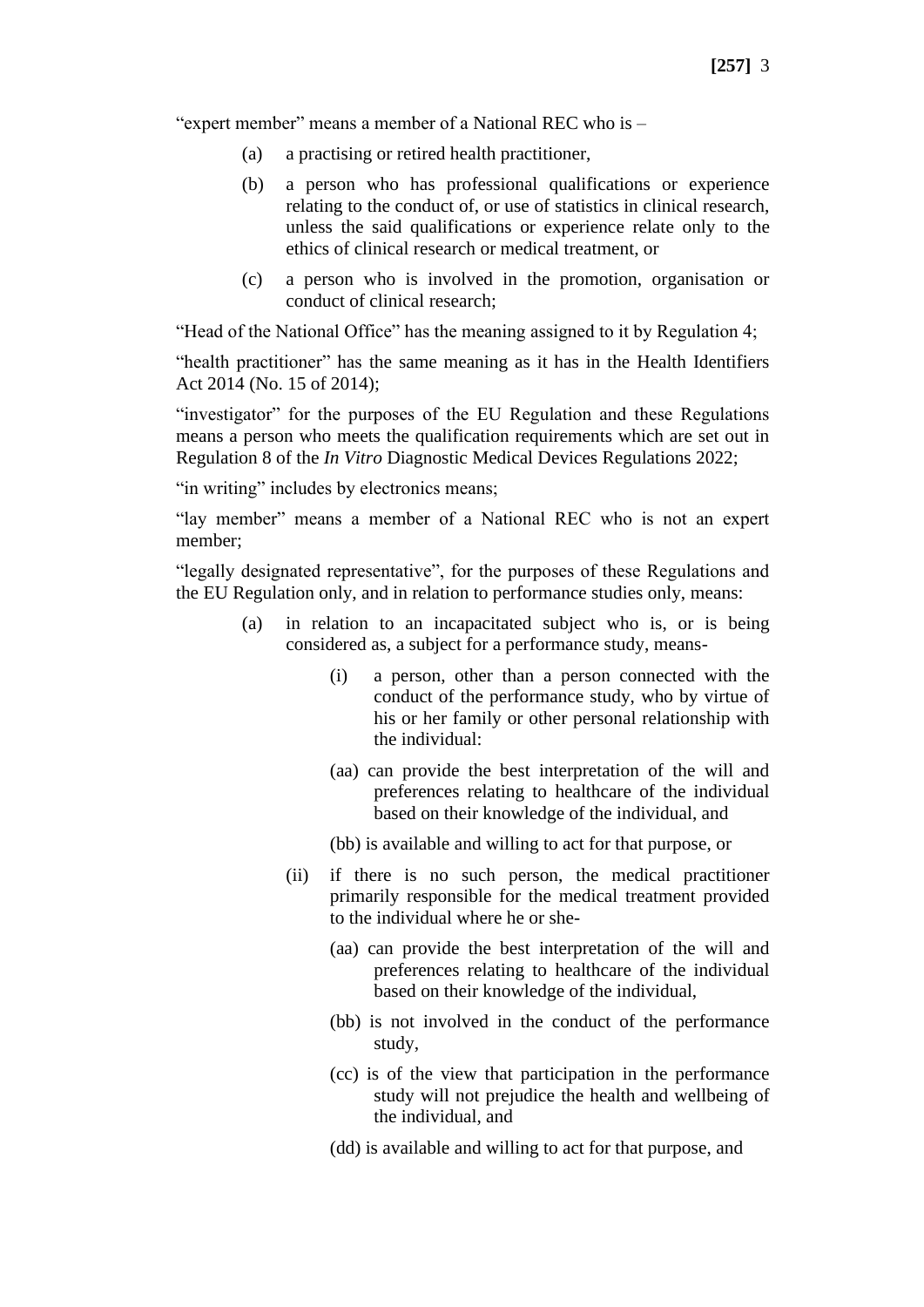(b) in relation to a minor who is, or is being considered as, a subject for a performance study means a guardian within the meaning of the Guardianship of Infants Act, 1964 (No. 7 of 1964);

"Minister" means the Minister for Health;

"minor" means a person who has not attained the age of 16 years;

"National Office" has the meaning assigned to it by Regulation 4;

"National REC" has the meaning assigned to it by Regulation 11;

"opinion" means an opinion of a National REC expressed for the purposes of these Regulations and the EU Regulation;

"performance study site" means a hospital, clinic, nursing home, health centre, surgery or other establishment or facility at or from which a performance study, or any part of such a performance study, is conducted;

(2) Subject to paragraph (1), a word or expression which is used in these Regulations and which is also used in the EU Regulation has, unless the context otherwise requires, the same meaning in these Regulations as it has in the EU Regulation.

# **PART 2**

### **NATIONAL OFFICE FOR NATIONAL RESEARCH ETHICS COMMITTEES FOR PERFORMANCE STUDIES OF I***N VITRO*  **DIAGNOSTIC MEDICAL DEVICES**

#### *Establishment of National Office*

- 4. (1) (*a*) There shall be a unit within the Health Research Board which shall be known as the National Office for National Research Ethics Committees for Performance Studies of *In Vitro* Diagnostic Medical Devices (in these Regulations referred to as the "National Office"), which shall, subject to subparagraph (b), be a constituent part of the Health Research Board.
	- (*b*) The National Office shall, subject to these Regulations, be independent in the performance of its functions.

(2) The National Office shall be headed by a person who shall, in these Regulations, be referred to as the "Head of the National Office".

(3) The Head of the National Office shall be appointed by the Health Research Board and he or she shall hold office and be paid such remuneration and any allowances for expenses that may, with the approval of the Minister, be determined by the Health Research Board, given with the consent of the Minister for Public Expenditure and Reform.

(4) The Health Research Board may dismiss the Head of the National Office where it is satisfied that the Head of the National Office –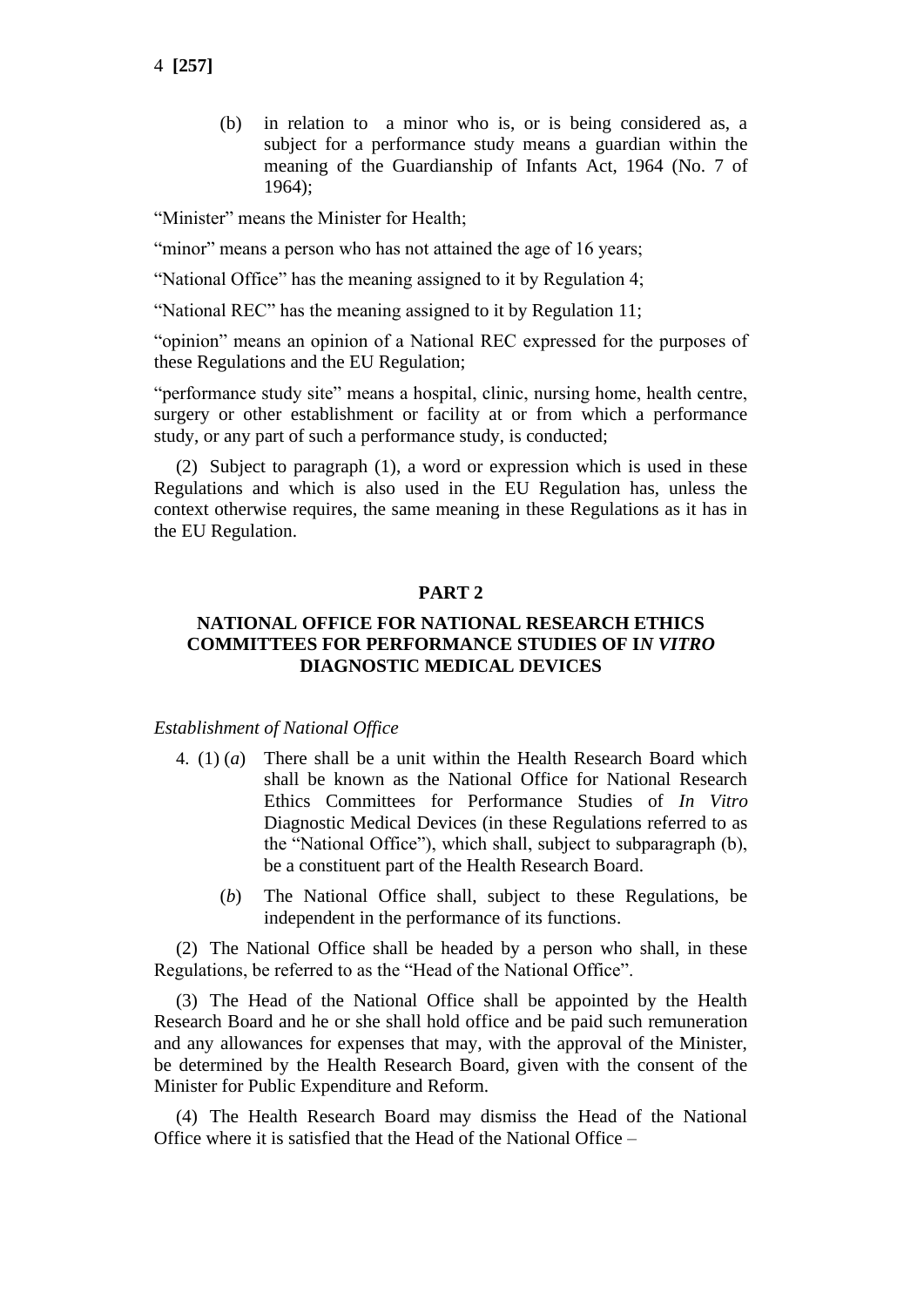- (a) has become incapable through ill health of effectively performing the functions of the office,
- (b) is adjudicated bankrupt,
- (c) is convicted of a criminal offence,
- (d) has, without reasonable excuse, failed to discharge his or her functions for a continuous period of 3 months beginning not earlier than 6 months before the day of dismissal, or
- (e) should be dismissed for any other stated reason.

(5) The Head of the National Office and the officers of the National Office shall be employees of the Health Research Board which shall determine their conditions of employment and duties, and the officers of the National Office shall report to the Head of the National Office in relation to the performance of those duties.

#### *Governance of National Office*

5. (1) The Health Research Board shall, to the extent that it is necessary and appropriate in order to assist the National Office in performing its functions efficiently and effectively, provide administrative and operational support to the National Office.

(2) The Health Research Board shall, not later than the 30th day of June each year, submit a statement to the Minister setting out the funding required for the following financial year to provide the administrative and operational support referred to in paragraph  $(1)$ .

#### *Information on the internet in relation to National Office*

6. The National Office shall maintain, and update in a timely manner, a website containing the following –

- (a) contact details for the National Office,
- (b) contact details for each National REC,
- (c) the names of the members of each National REC and their identification as expert members or lay members,
- (d) information on the National Office's operational processes and procedures,
- (e) minutes of the meetings of each National REC,
- (f) the decisions given under Regulation 21 by a National REC in relation to proposals referred to it by the National Office,
- (g) information on appeals and complaints procedures,
- (h) any other matters that the National Office considers appropriate.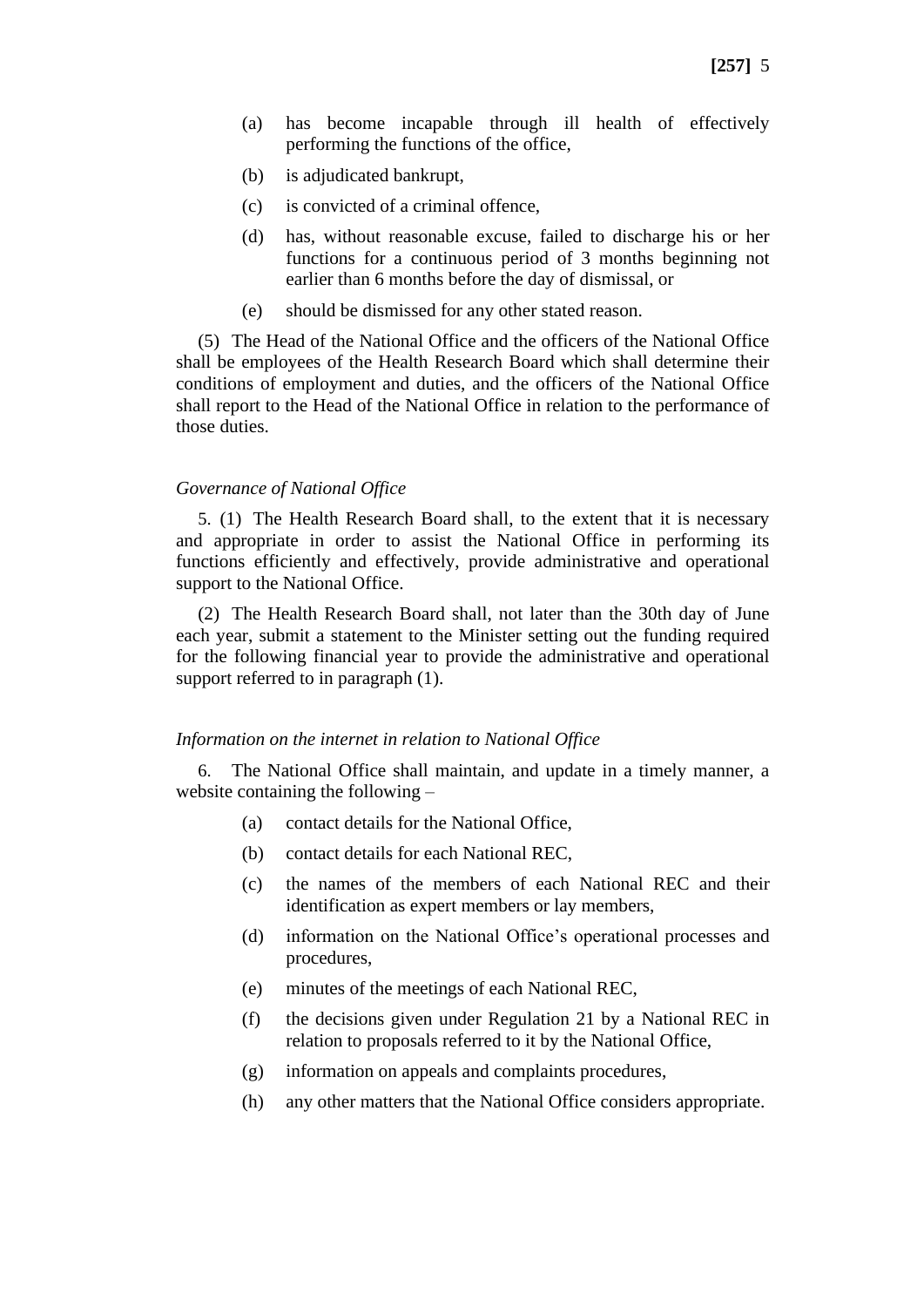#### *Development and support of National RECs*

7. The Head of the National Office shall, subject to any general directions by the Minister –

- (a) take such actions and initiatives as he or she considers appropriate in order to assist in the development of high performing National RECs,
- (b) provide such administrative and other support as he or she considers necessary to enable National RECs to perform their functions efficiently and effectively.

### *Engagement by National Office with National RECs to ensure efficient and effective National REC system*

8. The National Office shall engage with National RECs to ensure an effective National REC system and may, where it considers it appropriate to do so, develop best practice procedures for the purpose of assisting National RECs in performing their functions.

#### *Advice, educational outreach and training for National RECs*

9. The National Office shall provide such advice and training as it considers appropriate for National RECs in relation to the performance of their functions.

#### *Annual Report*

10. (1) The National Office shall make an Annual Report to the Minister on or before such date as he or she may determine and the report shall include such matters related to the National Office and National RECs as the Minister may determine.

(2) The National Office shall make available a copy of each annual report on its website.

### **PART 3**

### **ESTABLISHMENT OF NATIONAL RESEARCH ETHICS COMMITTEES FOR PERFORMANCE STUDIES**

#### *Establishment of National Research Ethics Committees*

11. The Minister may, from time to time, establish one or more than one National Research Ethics Committees (each of which shall, in these Regulations, be referred to as a National REC) to perform ethical reviews and provide opinions on performance studies under the EU Regulation.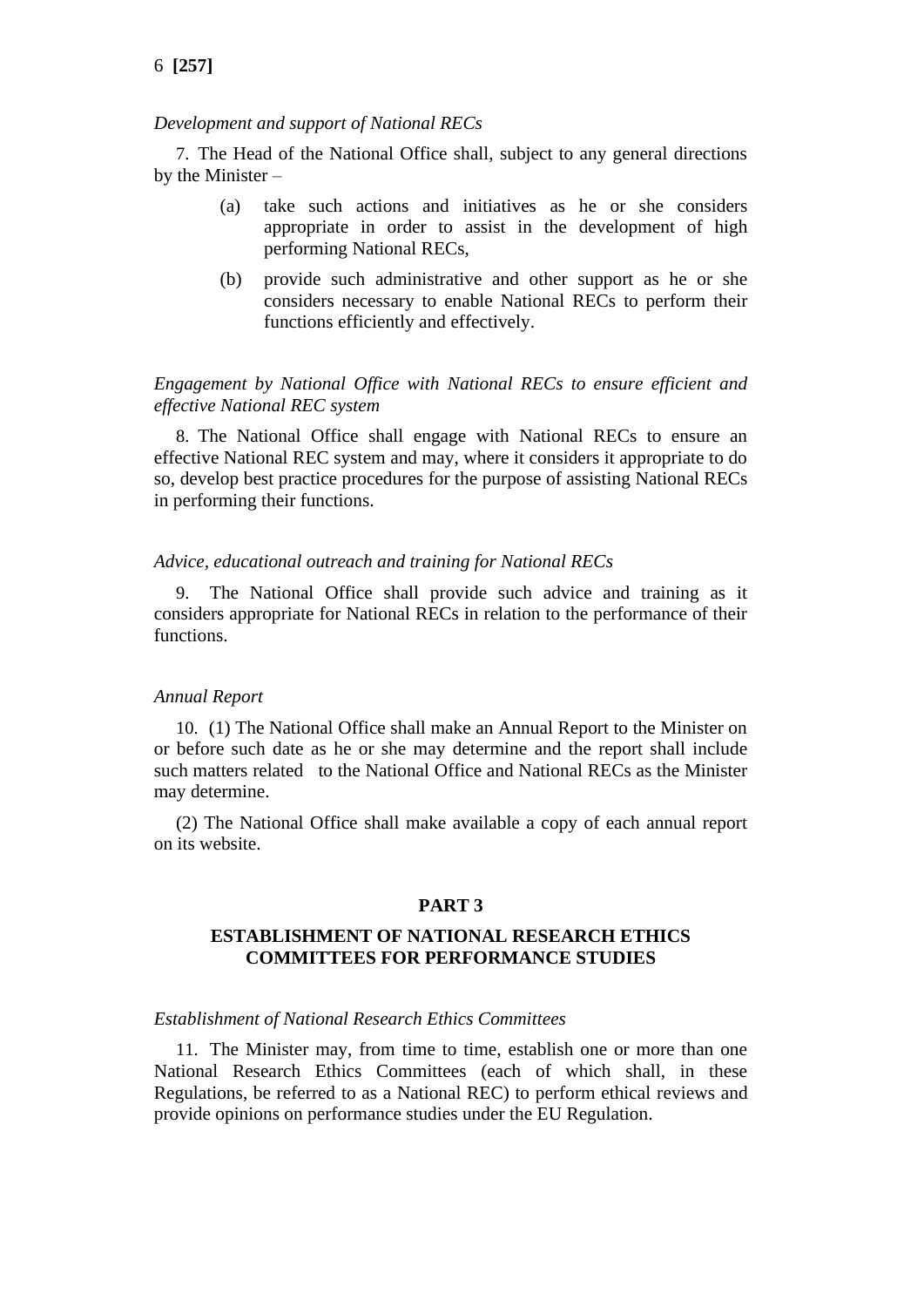### *Membership and operation of National RECs*

12. (1) The Minister shall, subject to this Regulation and the Schedule, appoint the members of a National REC.

(2) A National REC shall consist of expert and lay members who, having regard to the functions of the National REC concerned, are suitably qualified in terms of diversity of skills, qualifications, interests and backgrounds to form opinions on applications likely to be made to the National REC under Part 4 and, in relation to lay members, particular regard shall be given to individuals who are patients or representatives of patient organisations.

(3) The Schedule shall apply to the membership and operation of a National REC.

(4) The Minister may –

- (a) direct the Head of the National Office to publicly invite expressions of interest from persons who may be interested in being appointed as a member of a National REC,
- (b) set a deadline for the receipt of expression of interests under subparagraph (a), and
- (c) issue such guidance to the Head of the National Office as the Minister considers appropriate relating to the matters provided for in this Regulation.

(5) Where, after consideration of any expressions of interest made under paragraph (4), the Head of the National Office is of the view that it is necessary, in order to ensure that a National REC has an appropriate membership composition, to invite one or more other persons (including, where appropriate, persons residing outside the State) having particular skills, qualifications, interests or backgrounds to be considered by the Minister for membership of the National REC, the Head of the National Office shall invite such persons as he or she considers appropriate to make an expression of interest within such period as he or she considers appropriate.

(6) The Head of the National Office shall forward the Minister for consideration for appointment to a National REC the relevant details of persons  $who -$ 

- (a) expressed an interest under paragraph (4), or
- (b) expressed an interest following an invitation under paragraph (5), and who, in the opinion of the Head of the National Office, are suitably qualified in terms of diversity of skills, qualifications, interests and backgrounds to form opinions on applications likely to be made to the National REC under Part 4.

(7) The Minister shall not appoint a person to be a member of a National REC unless the Minister is satisfied that the person is a fit and proper person to be so appointed.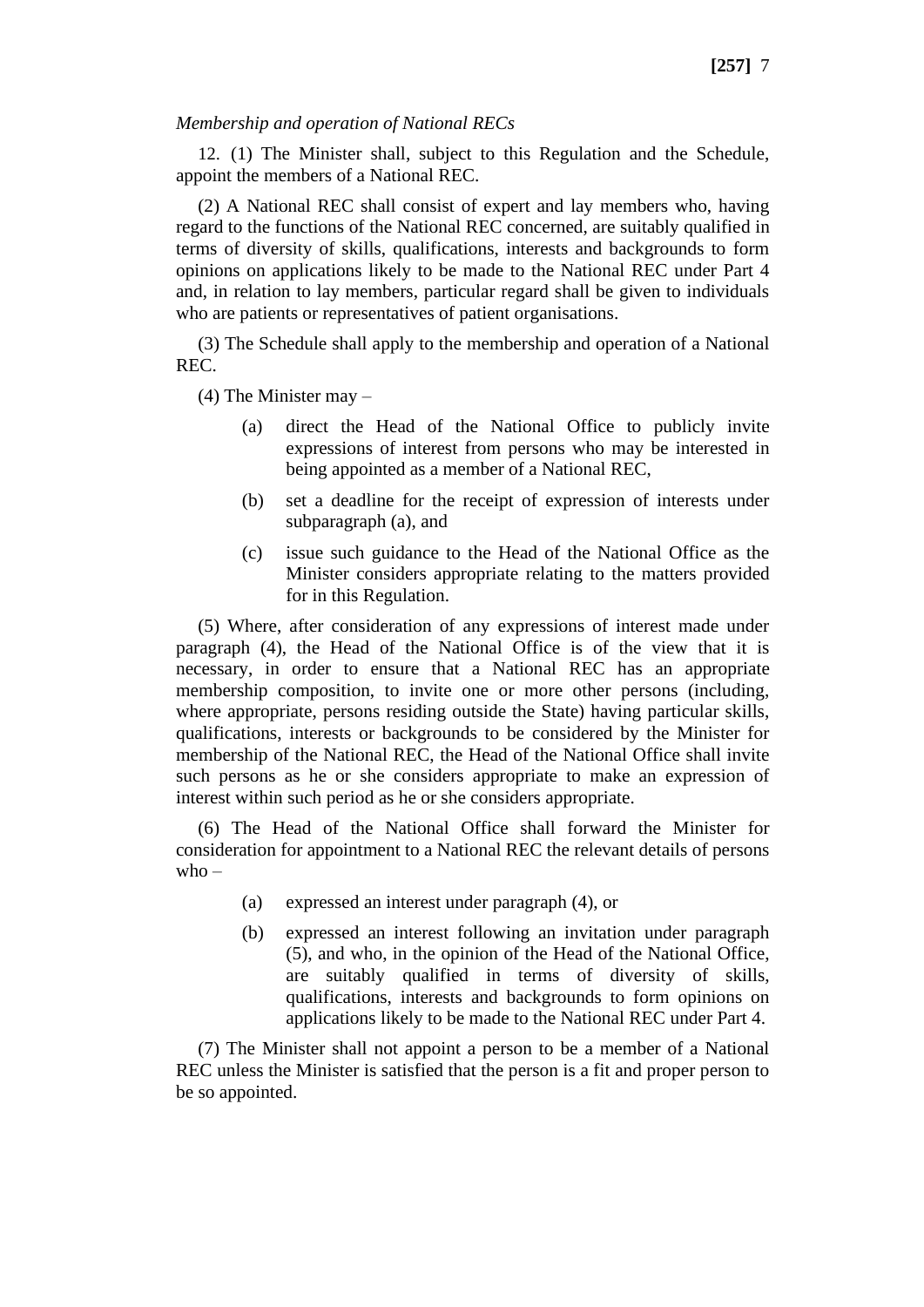### *Prohibition on seeking or receiving payments or benefits*

13. (1) Subject to paragraph (2) of this Regulation and paragraph 7 of the Schedule, a member of a National REC may not seek or receive any payment, fee, financial or other benefit from a person in respect of any application made under Part 4 and considered by that National REC.

(2) Where a member of a National REC receives any payment, fee, financial or other benefit from a person in respect of any application made under Part 4 and considered by the National REC of which he or she is a member, the member shall return it to the person concerned and shall, as soon as practicable, advise the National Office accordingly.

### *Sub-committees of National RECs*

14. (1) The Head of the National Office may, after consulting with the chairperson of a National REC, convene one or more sub-committees of a National REC (in this Regulation referred to as a National REC subcommittee) to provide advice and assistance to the National REC in the carrying out of its work.

(2) Each member of a National REC sub-committee shall be a member of the National REC concerned.

(3) The Head of the National Office may, after consulting the chairperson of the National REC concerned, at any time, dissolve a National REC subcommittee.

(4) A National REC sub-committee may not consider an application made under these Regulations for an initial proposal to carry out a performance study in the State.

(5) Subject to paragraph (6), a National REC sub-committee may consider and make a decision on a proposal referred to the National REC under Regulation 15(2) for an ethical opinion on a substantial modification of a performance study under the EU Regulation.

(6) A National REC sub-committee may consider and make a decision referred to in paragraph (5) only where the sub-committee concerned is chaired for such consideration by –

- (a) the chairperson or, in his or her absence, a deputy chairperson of the National REC concerned, or
- (b) where neither the chairperson nor the deputy chairperson is available, another member of the National REC concerned who is designated by the chairperson to chair that meeting.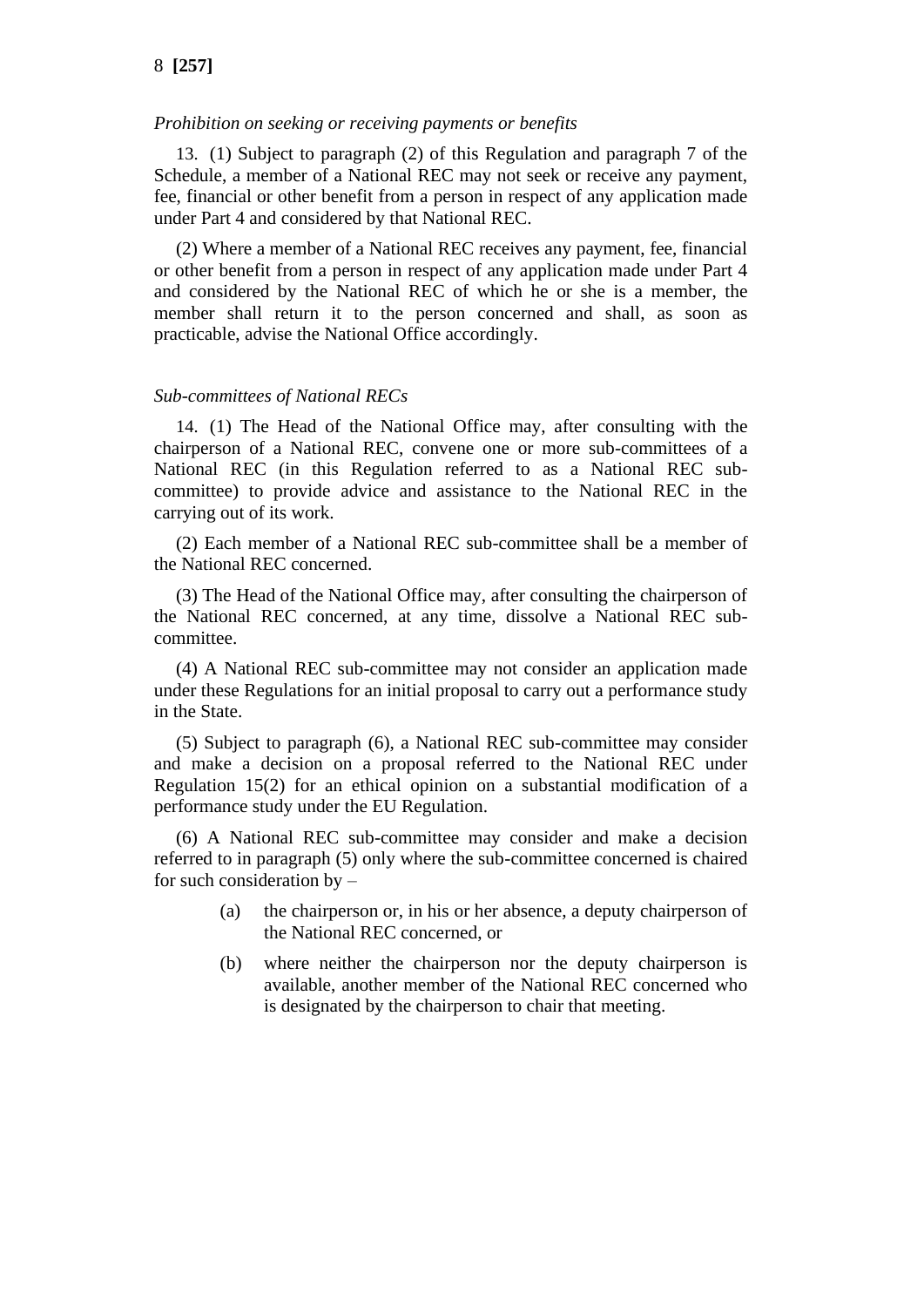#### **PART 4**

# **APPLICATIONS TO AND DECISIONS OF NATIONAL RESEARCH ETHICS COMMITTEES**

#### *Referral of a proposal to a National REC*

15. (1) A sponsor proposing to carry out a performance study in the State under the EU Regulation or to introduce a substantial modification to such a performance study shall submit an application to the National Office.

(2) Where a complete application, including such fees as are payable, has been received under paragraph (1), the National Office shall refer the application to a nominated National REC for a decision on the ethical aspects of the proposed performance study or the ethical aspects of the proposed substantial modification of a performance study, as appropriate.

(3) A National REC may consider only applications referred to it under paragraph (2) and any matters relating to, or arising from, such applications.

(4) The National Office shall put in place such procedures, including electronic procedures, as it considers appropriate to facilitate the referral of a proposal for consideration by a National REC under paragraph (2).

- (5) An application under paragraph (1) shall be—
	- (a) submitted no later than the time of submission of the application to the Authority for authorisation or notification of the performance study,
	- (b) made in the form and manner specified by the National Office, and
	- (c) accompanied by the specified fee, if any.

(6) The National Office shall ensure that the timelines for National REC review are compatible with the timelines set out in the EU Regulation for the assessment of the application for authorisation of the performance study by the Authority.

#### *Consultation by a National REC*

16. (1) For the purposes of considering a proposal referred to it under Regulation 15 (in particular in respect of a proposal concerning vulnerable populations where specific consideration is required pursuant to Articles 60, 61 and 62 of the EU Regulation), a National REC may, where it considers that the members of the National REC do not have the necessary expertise required to advise on the proposal concerned, consult a person who is not a member of the National REC where it is satisfied that the person has the relevant expertise to consider the proposal.

(2) The views of a person consulted under paragraph (1) shall be recorded in the minutes of the meeting of the National REC at which the proposal concerned was considered.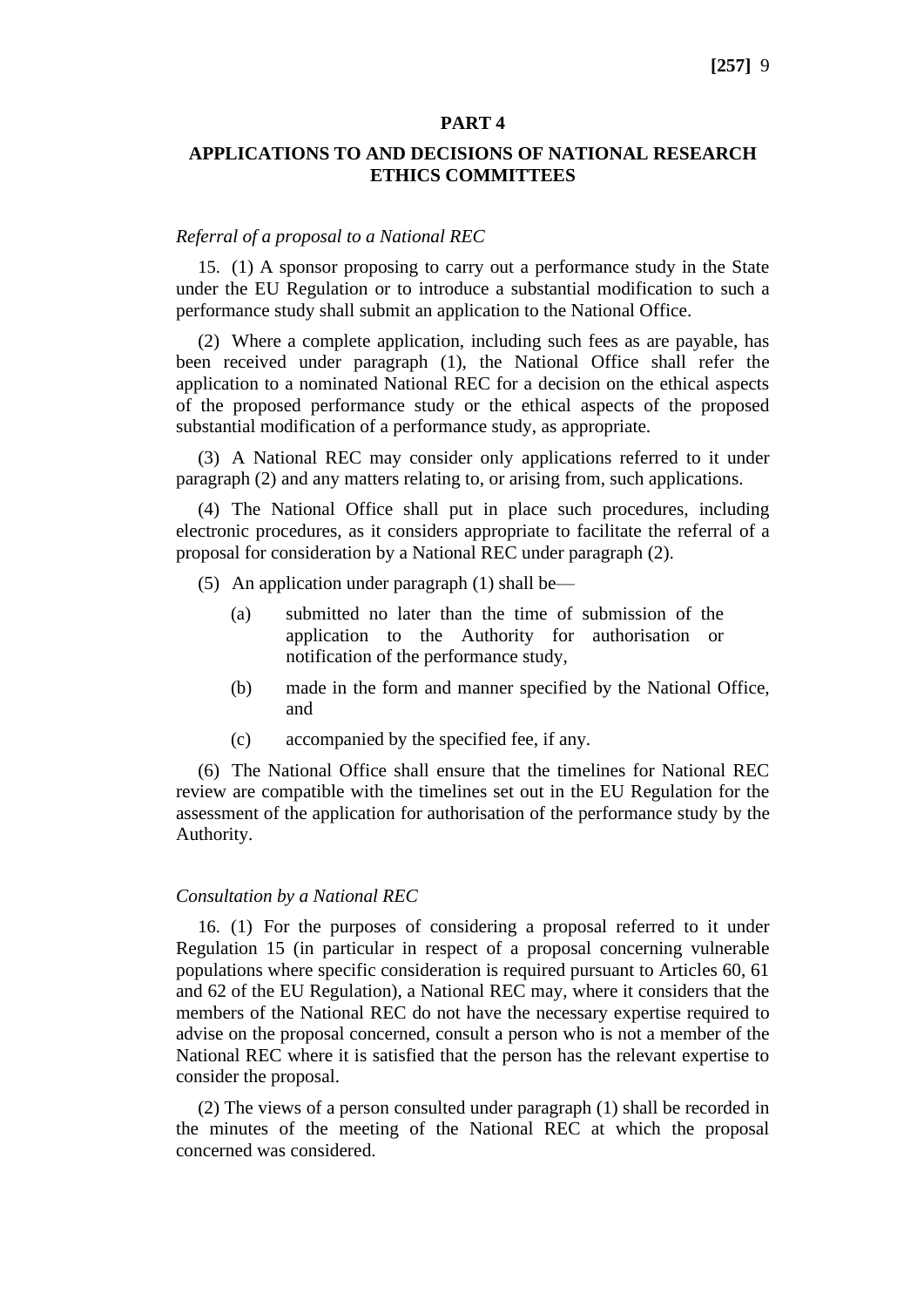(3) Where a person who is consulted under paragraph (1) has an interest in, or association with, the proposal being considered he or she shall, as soon as he or she becomes aware of the interest or association, advise the National REC of the interest.

(4) A person who is consulted under paragraph (1) may, subject to the agreement of the National Office, be paid a fee by the National REC.

### *Ethical matters to be considered by National REC*

17. (1) A National REC to which a proposal is referred for consideration under Regulation 15 shall consider the ethical aspects of the performance study and, subject to paragraphs (2) and (3), shall give an opinion on the ethical aspects of the performance study or substantial modification to which the proposal relates.

(2) Where, following receipt of a proposal referred under Regulation 15**,** it appears to the National REC that additional information is required in order for it to give an opinion on the ethical aspects of the proposal, the National REC shall advise the National Office to request such additional information as it may specify from the sponsor.

(3) When considering a proposal referred to it, a National REC–

- (a) shall have regard to, in particular and where applicable, the matters specified in paragraph (4) to the extent that they are considered relevant and necessary by the National REC to the proposal being considered, and
- (b) may have regard to any other ethical matter that the National REC wishes to consider, in accordance with international best practice in ethical reviews of performance studies.
- (4) The following matters are specified for the purposes of paragraph  $(3)(a)$ :
	- (a) whether there is compliance with the requirements of Article 58 of the EU Regulation as they apply to ethical considerations;
	- (b) the relevance of the performance study and its design;
	- (c) whether the evaluation of the anticipated benefits and risks is satisfactory and whether the conclusions are justified;
	- (d) whether the performance study has been designed to involve as little pain, discomfort, fear and any other foreseeable risk as possible for the subjects, and whether both the risk threshold and the degree of distress are specifically defined in the performance study plan and constantly monitored;
	- (e) whether any undue influence, including that of a financial nature, is exerted on the subject, or, where applicable, on his or her legally designated representatives, to participate in the performance study;
	- (f) compliance with the provisions for protection of subjects and informed consent specified in Articles 58, 59, 60, 61, 62 and 64 of the EU Regulation;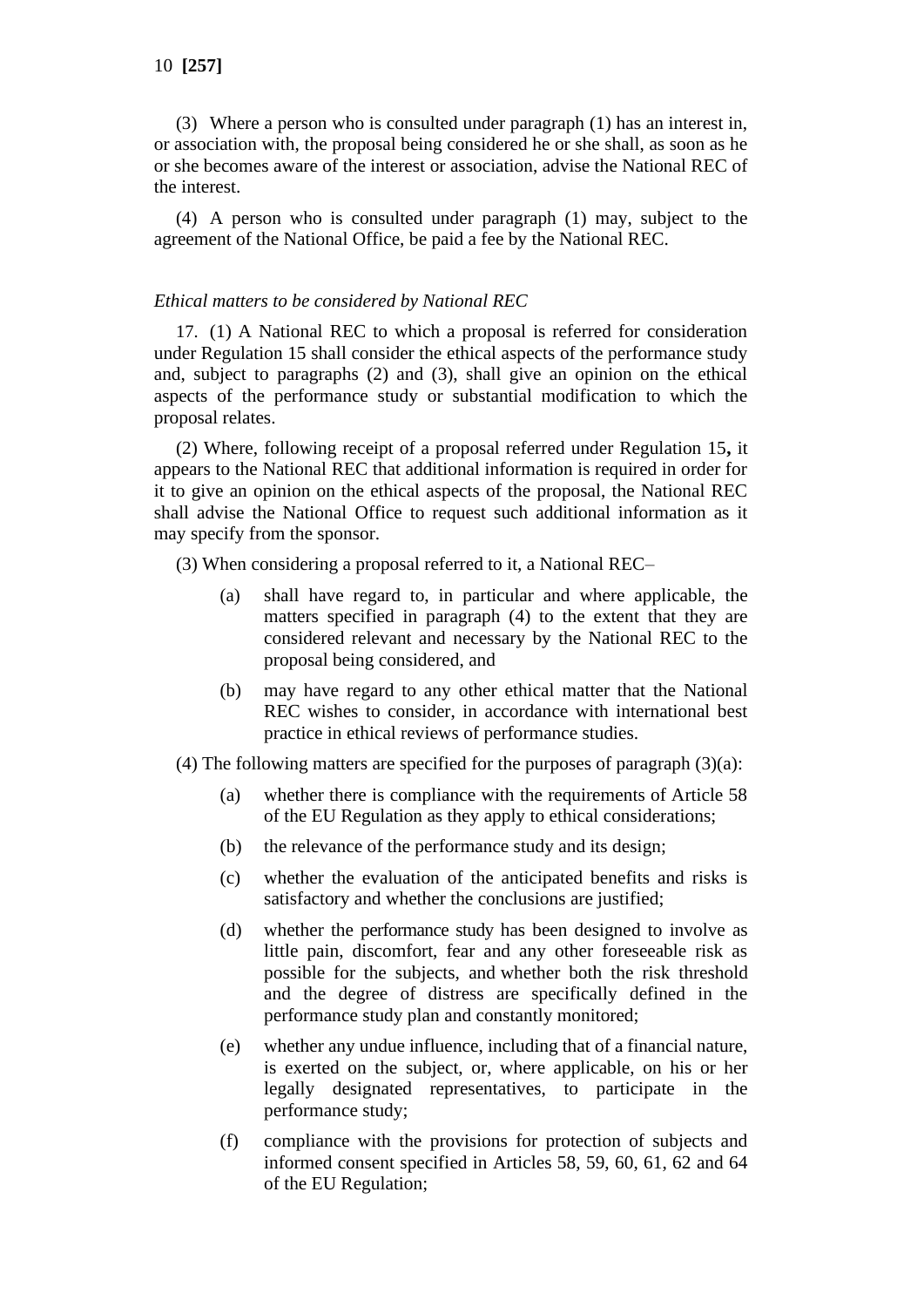- (g) the performance study protocol;
- (h) the investigator's brochure;
- (i) the suitability of the investigator and his or her supporting staff;
- (j) the quality and adequacy of the facilities for the performance study;
- (k) the amounts and, where appropriate, the arrangements for rewarding or compensating investigators and performance study subjects;
- (l) the arrangements for the recruitment of performance study subjects;
- (m) the arrangements for the protection of performance study participants' privacy and confidentiality;
- (n) compliance with the applicable rules for the collection, storage and future use of biological samples of performance study subjects;
- (o) the adequacy and completeness of the written information to be given and the procedure to be followed for the purpose of obtaining informed consent to participation in the performance study;
- (p) if the subjects are to include persons who because they are minors are incapable of giving informed consent, whether the research is justified having regard to Article 61 of the EU Regulation;
- (q) if the subjects are to include persons who are adults and who are incapable by reason of physical or mental incapacity of giving informed consent, whether the research is justified having regard to Article 60 of the EU Regulation;
- (r) the provision made for indemnity or compensation in the event of injury or death attributable to the performance study in accordance with Regulation 18.

#### *Assent by minor to participate in performance study*

18. (1) For the purposes of Article 59(7) of the EU Regulation, in addition to the informed consent given by a guardian, a minor who is capable of forming an opinion and assessing the information given to him or her, shall also assent in order to participate in a performance study.

#### *Damage compensation in performance studies*

19. A performance study shall not be approved under these Regulations or conducted unless there is in place a policy of insurance or indemnity scheme to provide compensation for any damage suffered by a subject resulting from participation in the performance study, which policy or scheme shall be appropriate to the nature and the extent of the risk.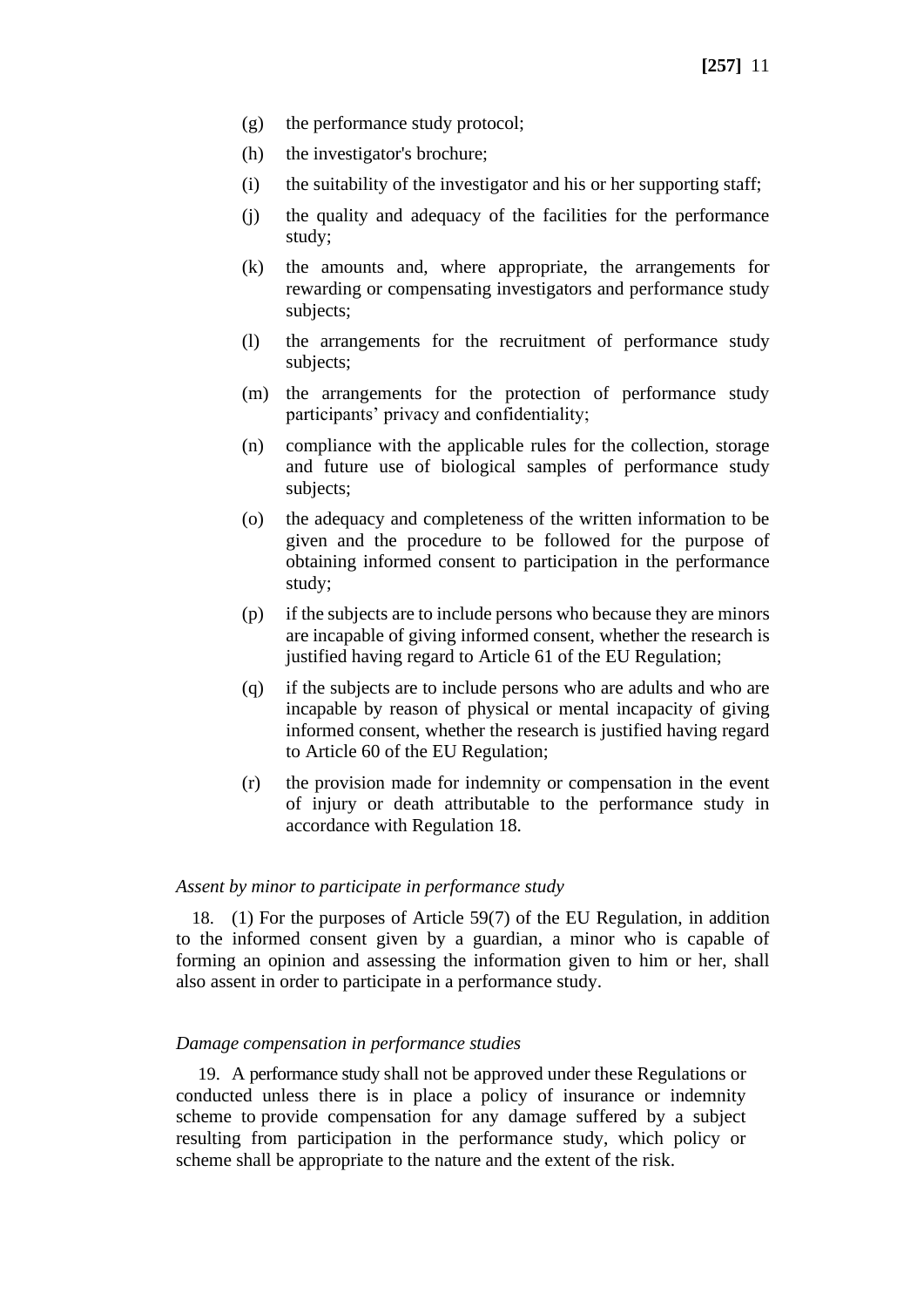### *Consideration of proposals by National REC*

20. For the purposes of the effective and efficient consideration of proposals referred to it under Regulation 15 the chairperson of a National REC, following consultation with the deputy chairpersons and the Head of the National Office shall, with a view to maximising the efficiency of the operation of the National REC determine procedures for the organisation and prioritisation of the work of the National REC.

#### *Decisions on applications*

21. (1) A National REC, having had regard to such matters referred to in paragraph (4) of Regulation 17 as are appropriate to the proposal being considered*,* shall make a decision –

- (a) to give a favourable opinion in relation to the proposal,
- (b) to give a favourable opinion in relation to the proposal, subject to certain conditions, or
- (c) to refuse to give a favourable opinion in relation to the proposal.

(2) The National Office shall record the decision of the National REC made under paragraph (1) and shall notify the decision, including the reasons for the decision, to the applicant and the Authority, as appropriate.

### *Effect of a favourable opinion under Regulation 21*

22. (1) Where an application has received a decision to give a favourable opinion under Regulation  $21(1)(a)$  or (b) that decision shall have effect in every performance study site in the State specified in the application and the performance study can commence once all other requirements under the EU regulation are met by the sponsor, including authorisation by or notification to the Authority, as appropriate.

(2) An institution or a research ethics committee established or jointly established by such an institution shall not request or require, as a condition of the research being carried out in that institution, that an examination of the matters referred to in Regulation 17 be carried out.

(3) Where an institution or research ethics committee referred to in paragraph (2) makes a request or imposes a requirement specified in paragraph (2), the sponsor whose research has been the subject of a decision under Regulation 21(1) (a) or (b) shall notify the National Office of such request or requirement.

(4) Upon receipt of a notification under paragraph (3), the National Office shall contact the institution or research ethics committee concerned and request such information as it considers appropriate and the institution or research ethics committee shall co-operate with any such request.

(5) An institution or a research ethics committee established or jointly established by such an institution shall not give or purport to give an ethical opinion for the purposes of the EU Regulation.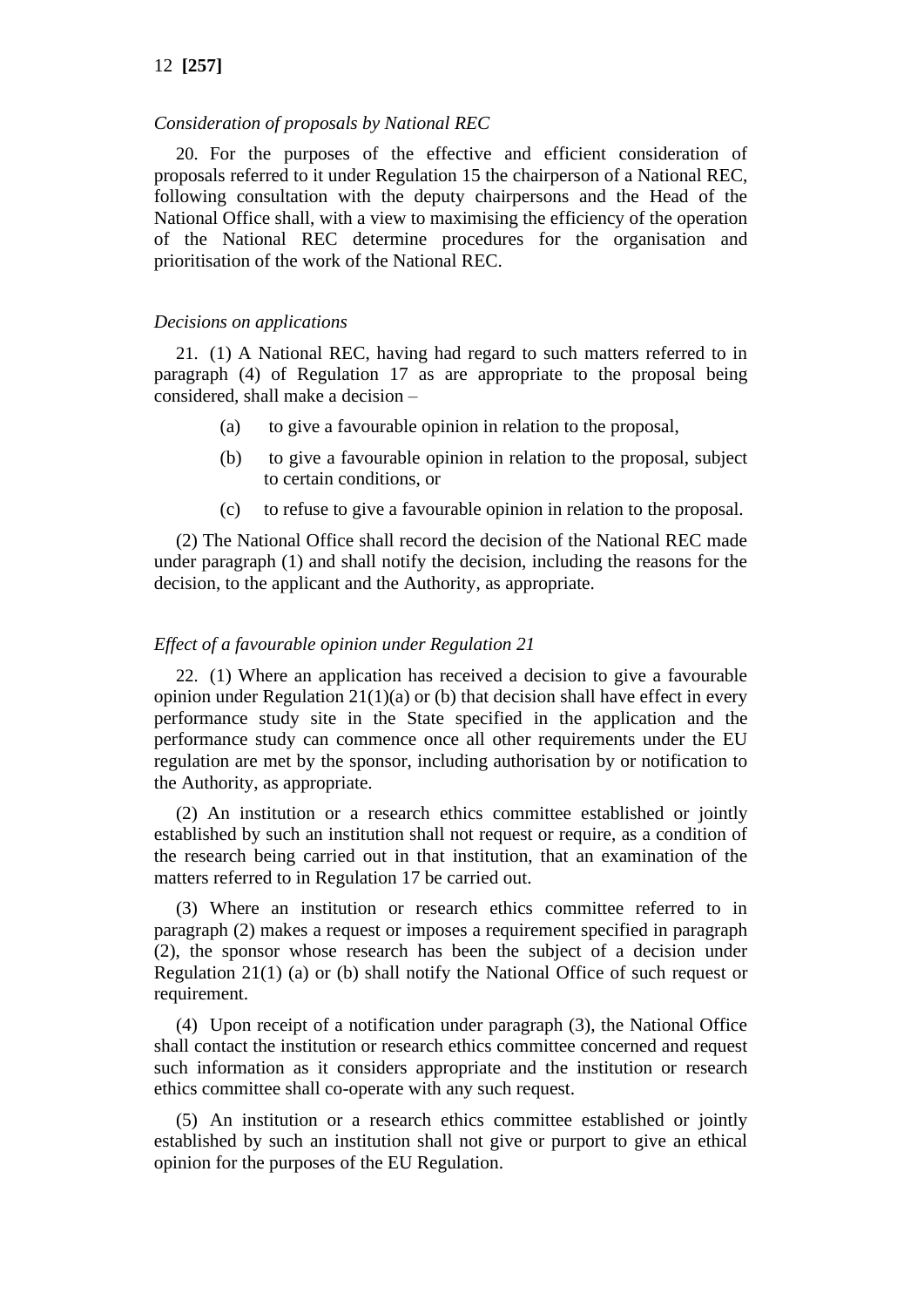(6) A decision under Regulation 21(1) (a) or (b) shall not be construed as authorising the conduct of a performance study under the EU Regulation in any performance study site without the approval of the institution in which the performance study site is located.

#### *Application for Consent Declaration*

23. A sponsor making an application under this Part shall indicate, as part of the application, whether or not it is intended to make an application for a consent declaration to the Committee appointed by the Minister under Regulation 7 of the Data Protection Act 2018 (Section 36(2)) (Health Research) Regulations 2018 (S.I. No. 314 of 2018).

#### **PART 5**

### **APPEALS**

### *Appealing a decision made under Regulation 21*

24. A sponsor (in this Part referred to as the "appellant") may, not later than 30 days after the date on which the sponsor was given notice of a decision issued by a National REC under Regulation 21, submit an appeal to the National Office against that decision.

### *Establishment of appeal panel*

25. (1) Where an appeal relating to the decision of a National REC under Regulation  $21(1)(c)$  is submitted under Regulation 24, the National Office shall establish a panel (in this Part referred to as an "appeal panel") of persons who are suitably qualified in terms of diversity of skills, qualifications, interests and backgrounds to form opinions for the purposes of hearing and determining such an appeal.

(2) Where the National Office considers it appropriate, in all the circumstances, an appeal panel may hear and determine more than one appeal.

- (3) (*a*) An appeal panel established under paragraph (1) shall consist of not less than 7 and not more than 11 members each of whom, in the opinion of the Head of the National Office having regard to the functions of the appeal panel, is suitably qualified to hear the appeal.
	- (*b*) The Head of the National Office shall appoint one of the members of the appeal panel to be its chairperson.
	- (*c*) None of the members appointed to an appeal panel shall be a member of the National REC that was involved in considering the application which is the subject of the appeal.
	- (d) An appeal panel shall determine its own procedure.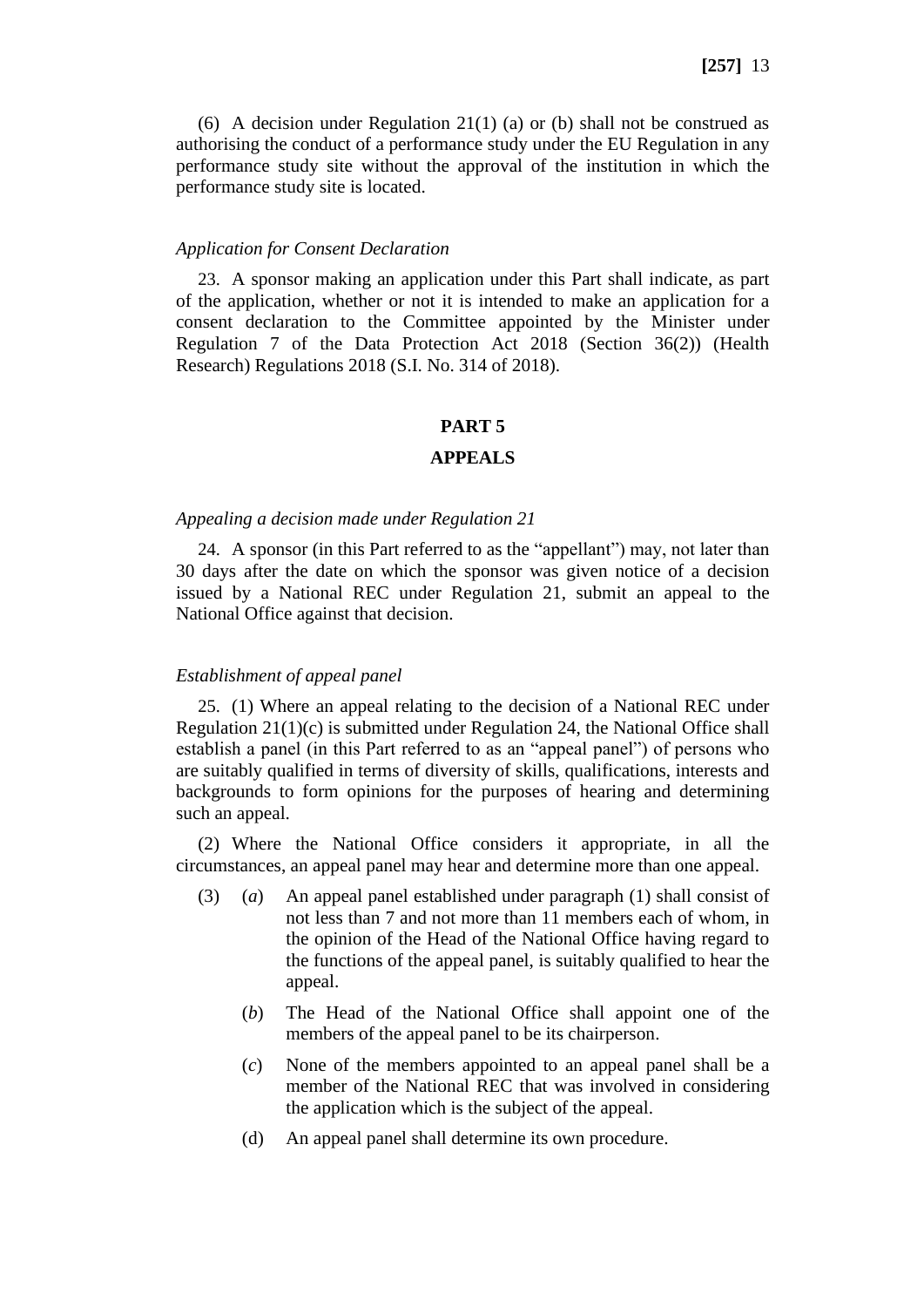- (e) An appellant shall provide such written information (including any documentation) relevant to the appeal that the appeal panel requests within the period specified by the appeal panel.
- (*f*) An appeal panel
	- (i) shall request the National REC that made the decision to forward observations, if any, in relation to an appeal before it, including on any documentation or other written information provided to the appeal panel by the appellant that was not provided to the National REC when it was considering the application the subject of the appeal concerned,
	- (ii) may invite submissions from any person whom it considers appropriate,

and

(iii) may consult any person whom it believes could assist in the consideration of the appeal.

(7) The National Office shall provide such administrative and secretarial support to the appeal panel as it requires to discharge its role efficiently and effectively.

### *Hearing an appeal*

26. (1) An appeal under Regulation 24 shall be considered by the appeal panel as soon as practicable following the establishment of the appeal panel under paragraph (1) of Regulation 25.

- (2) (*a*) The appeal panel shall, in hearing an appeal, have regard to some or all of the matters set out in Regulation 17(4) to the extent that the appeal panel consider them appropriate to the particular appeal being heard.
	- (b) Having considered an appeal, the appeal panel shall
		- (i) confirm the decision under Regulation 21(1)(c), or
		- (ii) allow the appeal,

and shall as soon as practicable notify the National Office.

(c) After receiving a notification under subparagraph (b), the National Office shall notify the the decision, including the reasons for the decision, to the appellant and the Authority, as appropriate

#### *Dissolution of appeal panel*

27. An appeal panel, having considered the appeal or appeals in relation to which it has been established under Regulation 25 and having made a decision or decisions and notified the National Office under Regulation 26, shall stand dissolved 30 working days after it has made such notifications.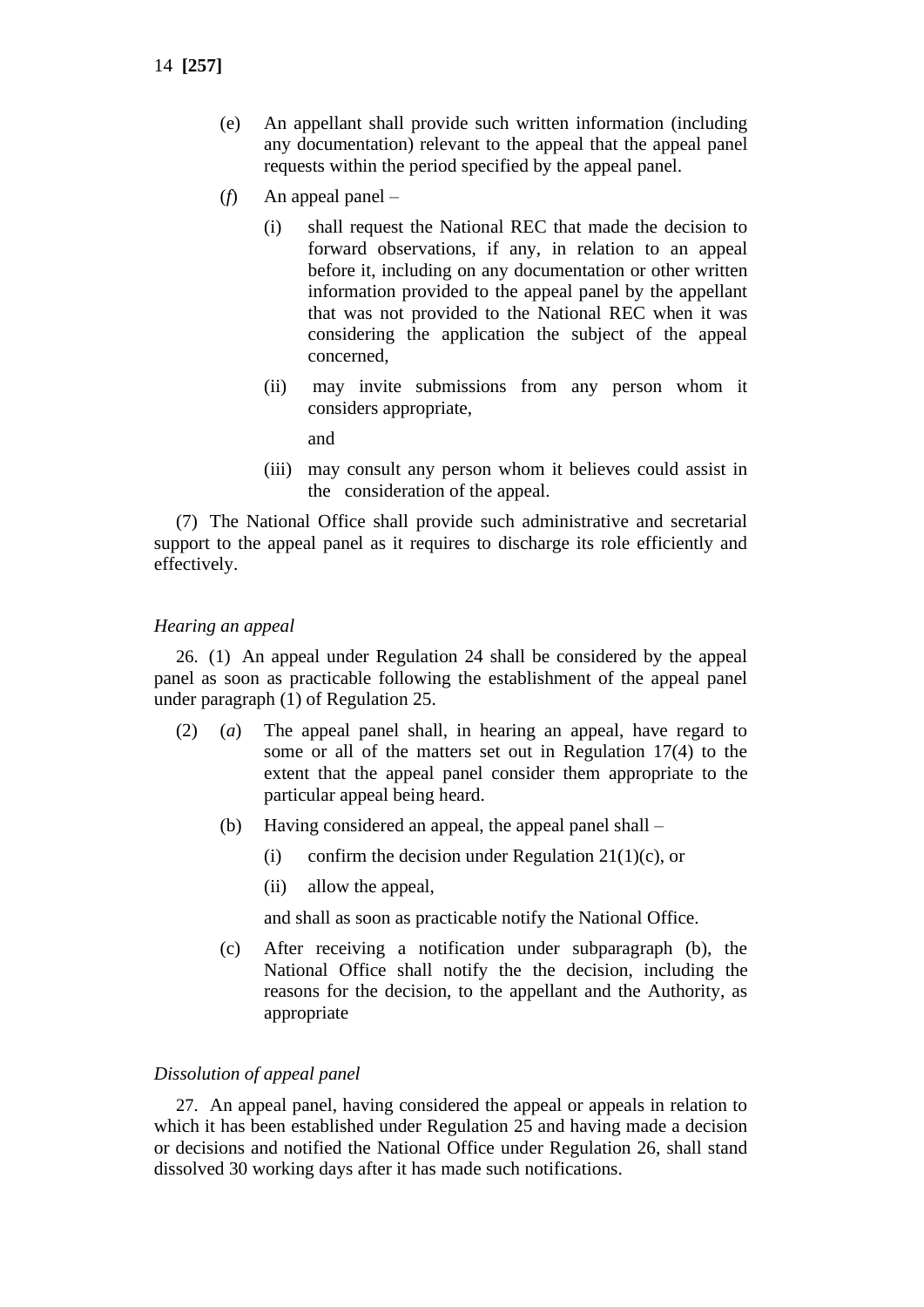#### *Allowances for reasonable expenses*

28. There may be paid by the Minister to the members of an appeal panel such allowances in respect of reasonable expenses properly incurred by them in the performance of their functions as the Minister may, with the consent of the Minister for Public Expenditure and Reform, determine.

### **PART 6**

# **CO-OPERATION BETWEEN NATIONAL OFFICE, NATIONAL REC AND AUTHORITY**

#### *Co-operation: general*

29. The National Office, the Authority and each National REC shall cooperate with each other and assist each other in the performance of their respective functions in order to give full effect to the EU Regulation in the State.

### *Co-operation on specific matters*

30. Without prejudice to the generality of Regulation 29, the National Office, on behalf of National RECs, and the Authority shall, as appropriate, –

- (a) co-ordinate the review of applications under these Regulations and the validation and assessment of applications for authorisation of performance studies and substantial modifications to performance studies, including timelines,
- (b) co-operate in relation to the performance of tasks relating to a performance study in accordance with timelines and procedures provided for in the EU Regulation,
- (c) co-operate, where appropriate, in the monitoring of performance studies commenced in the State under the EU Regulation.

#### *Co-operation: Memorandum of Understanding*

31. (1) For the purposes of giving effect to Regulations 29 and 30, the National Office and the Authority may, from time to time, enter into a Memorandum of Understanding.

(2) A Memorandum of Understanding that has been entered into under paragraph (1) may, from time to time, be amended by the National Office and the Authority.

(3) A Memorandum of Understanding that has been entered into under paragraph (1) or amended under paragraph (2) shall be made available on the website of the National Office and the website of the Authority.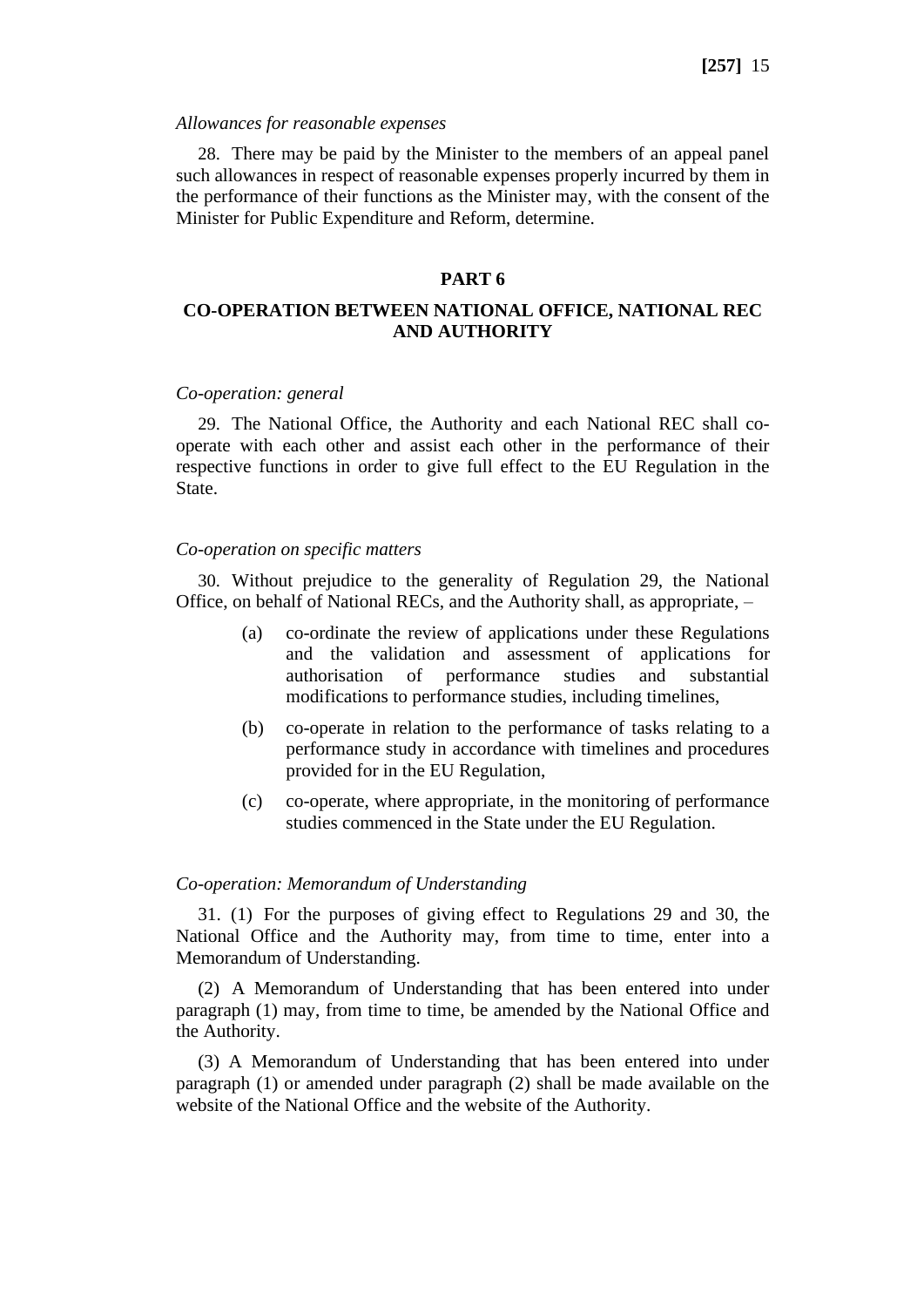# **PART 7 OFFENCES**

# *Offences*

32. (1) A person who—

- (a) conducts a performance study to which the EU Regulation applies contrary to an opinion or appeal decision under these Regulations refusing ethical approval for such performance study,
- (b) introduces a modification to a performance study to which Article 71 of the EU Regulation applies without applying for and being granted ethical approval for such modification under these Regulations,
- (c) conducts a performance study approved under these Regulations without there being in place a policy of insurance or indemnity scheme to provide compensation for any damage suffered by a subject resulting from participation in such performance study in accordance with Regulation 19,
- (d) in the course of an application or appeal under these Regulations, or the monitoring of a performance study approved under these Regulations, makes any statement or representation, whether oral or written, that the person knows to be false or misleading in any material respect to a National REC, or
- (e) knowingly makes any statement or representation, whether oral or written, that a performance study that the person is carrying out, or is planning to carry out or has carried out, has been approved by a National REC or an appeal panel if the person knowsthe statement or representation to be false or misleading,

is guilty of an offence.

# *Penalties and prosecution of offences*

33. (1) A person who commits an offence under these Regulations is liable—

- (a) on a summary conviction, to a class B fine or imprisonment for a term not exceeding 6 months, or both, or
- (b) on conviction on indictment, to a fine not exceeding  $\epsilon$ 300,000 orimprisonment for a term not exceeding 3 years, or both.

(2) Proceedings in relation to a summary offence under these Regulations may be prosecuted by the Minister.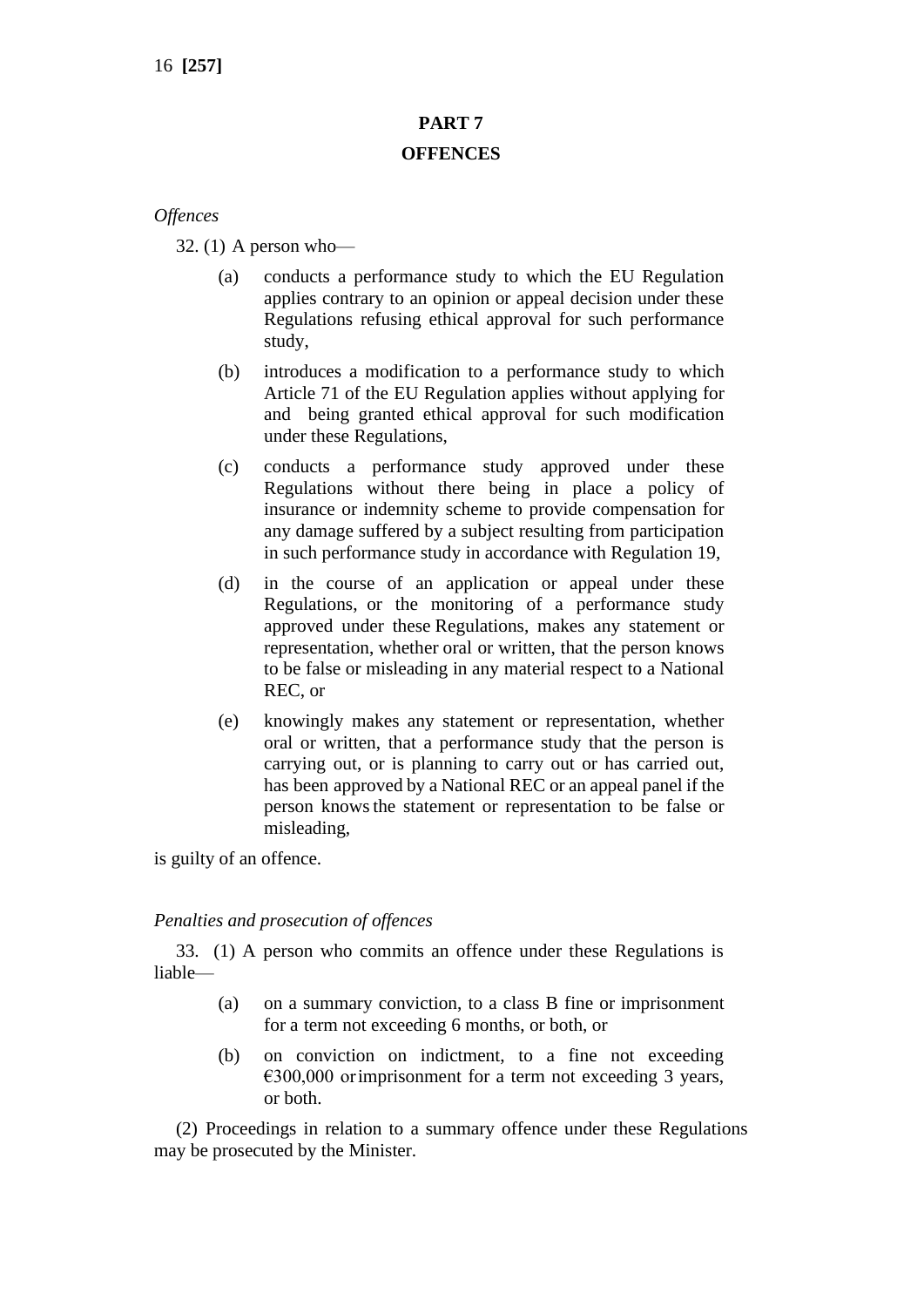# **PART 8**

### **MISCELLANEOUS**

#### *Amendment of the Health Research Board (Establishment) Order 1986*

34. Article 4 of the Health Research Board (Establishment) Order 1986 (SI No. 279 of 1986) is amended, in paragraph (1), by the insertion of the following subparagraph after subparagraph (e):

> "(*f*) to carry out the functions conferred on the Board (including the functions conferred on the unit within the Board known as the National Office for National Research Ethics Committees for Performance Studies of *In Vitro* Diagnostic Devices) by the European Union (National Research Ethics Committees for Performance Studies of *In Vitro* Diagnostic Medical Devices) Regulations 2022."

#### *Fees*

35. (1) The following fees shall be payable by a sponsor to the National Office:

- (a)  $\epsilon$ 500 in respect of each application for National REC review relating to the conduct of a performance study in the State and  $€80$  in respect of each performance study site to which the application relates,
- (b)  $\epsilon$ 125 in respect of each application for National REC review of a substantial modification of a performance study, and
- (c) €400 in respect of each appeal under Regulation 24 (which fee shall be refundable if the opinion appealed against is reversed or varied).

(2) Where the National Office is satisfied that an application relates to a non-commercial performance study, at the discretion of the National Office—

- (a) the fee payable under paragraph  $(1)(a)$  may be reduced to a single fee of  $\epsilon$ 75,
- (b) the fee payable under paragraph (1)(b) may be reduced to  $E25$ , and
- (c) the fee payable under paragraph (1)(c) may be reduced to  $\epsilon$ 60.

(3) The National Office may recover, as a simple contract debt in any court ofcompetent jurisdiction, from the person by whom it is payable, any amount due and owing to it as a fee payable under this Regulation.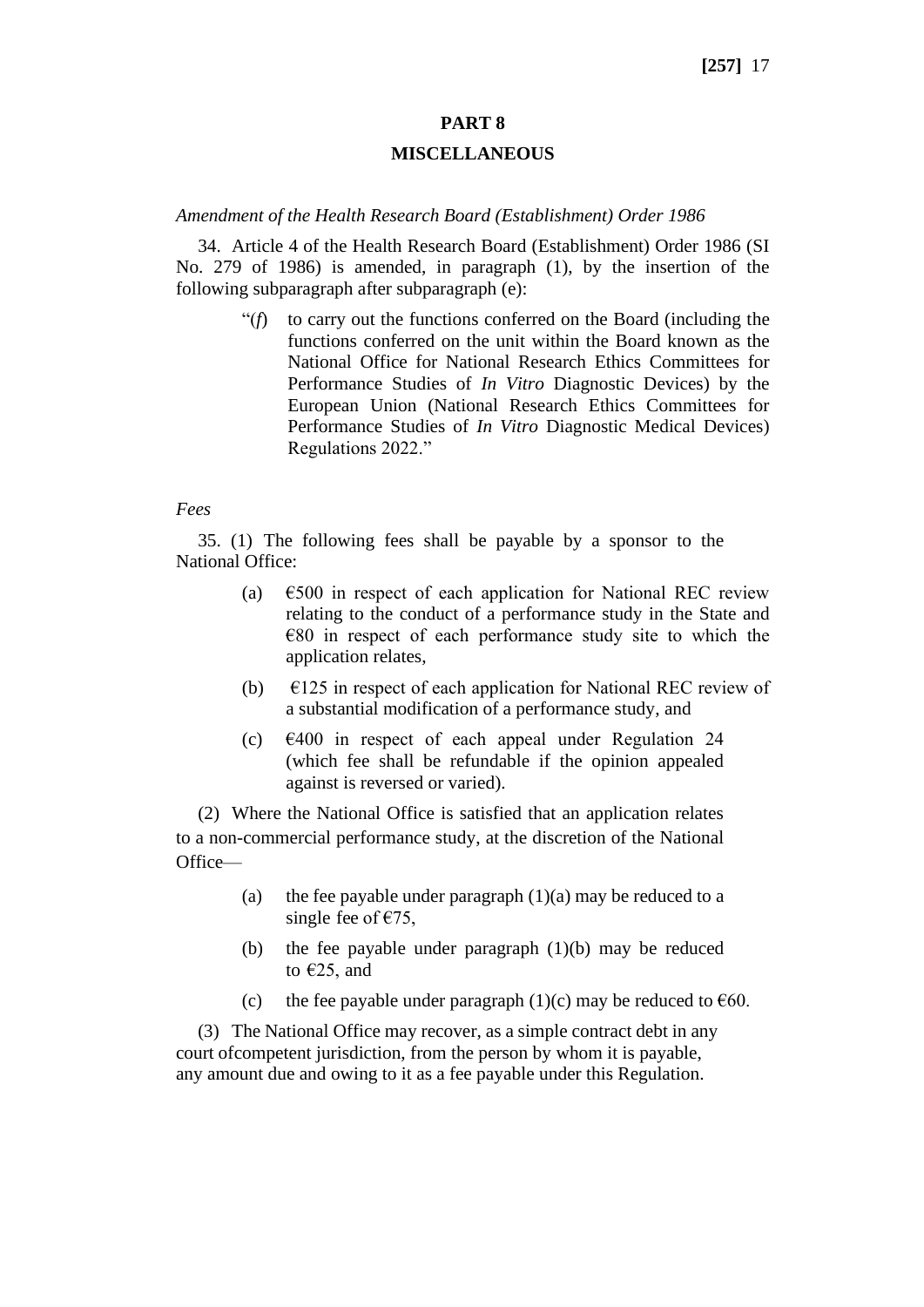# **SCHEDULE**

# *Regulation 12*

# **Membership and Procedural Matters relating to National RECs**

# **Membership**

1. (1) A National REC shall have not fewer than 15 members and not more than 28 members, including a chairperson, and 2 deputy chairpersons.

(2) The chairperson, deputy chairpersons and ordinary members of a National REC shall be appointed by the Minister.

(3) A National REC shall consist of persons who, in the opinion of the Minister, having regard to the functions of the National REC concerned are suitably qualified to serve as lay or expert members, as appropriate.

(4) The members of a National REC shall be appointed by the Minister and of the members not fewer than one quarter shall be lay persons.

- (5) (a) The chairperson and the deputy chairpersons of a National REC shall each hold office for a period of 4 years from the date of his or her appointment, or such shorter period as may be determined by the Minister.
	- (b) An ordinary member of a National REC shall hold office for a period of 3 years from the date of his or her appointment, or such shorter period as may be determined by the Minister.
	- (c) In determining the duration of any appointment under this subparagraph, the Minister shall seek to ensure that not more than one third of the membership is due to expire during any particular period.

(6) A member of a National REC whose term of office expires by the efflux of time shall be eligible for reappointment to the National REC.

2. (1) A member of a National REC may resign by written notice signed by him or her to the Minister, and the resignation shall take effect on the date of the meeting of the National REC concerned next held after written notice of resignation is received by the Minister.

(2) The Minister may at any time remove from office a member of a National REC if, in the Minister's opinion –

- (a) the member has become incapable through ill-health of performing his or her functions,
- (b) the member has committed stated misbehaviour of a type that would make him or her unsuitable for membership of the National REC,
- (c) the removal of the member appears to the Minister to be necessary for the National REC to perform its functions effectively and with public confidence.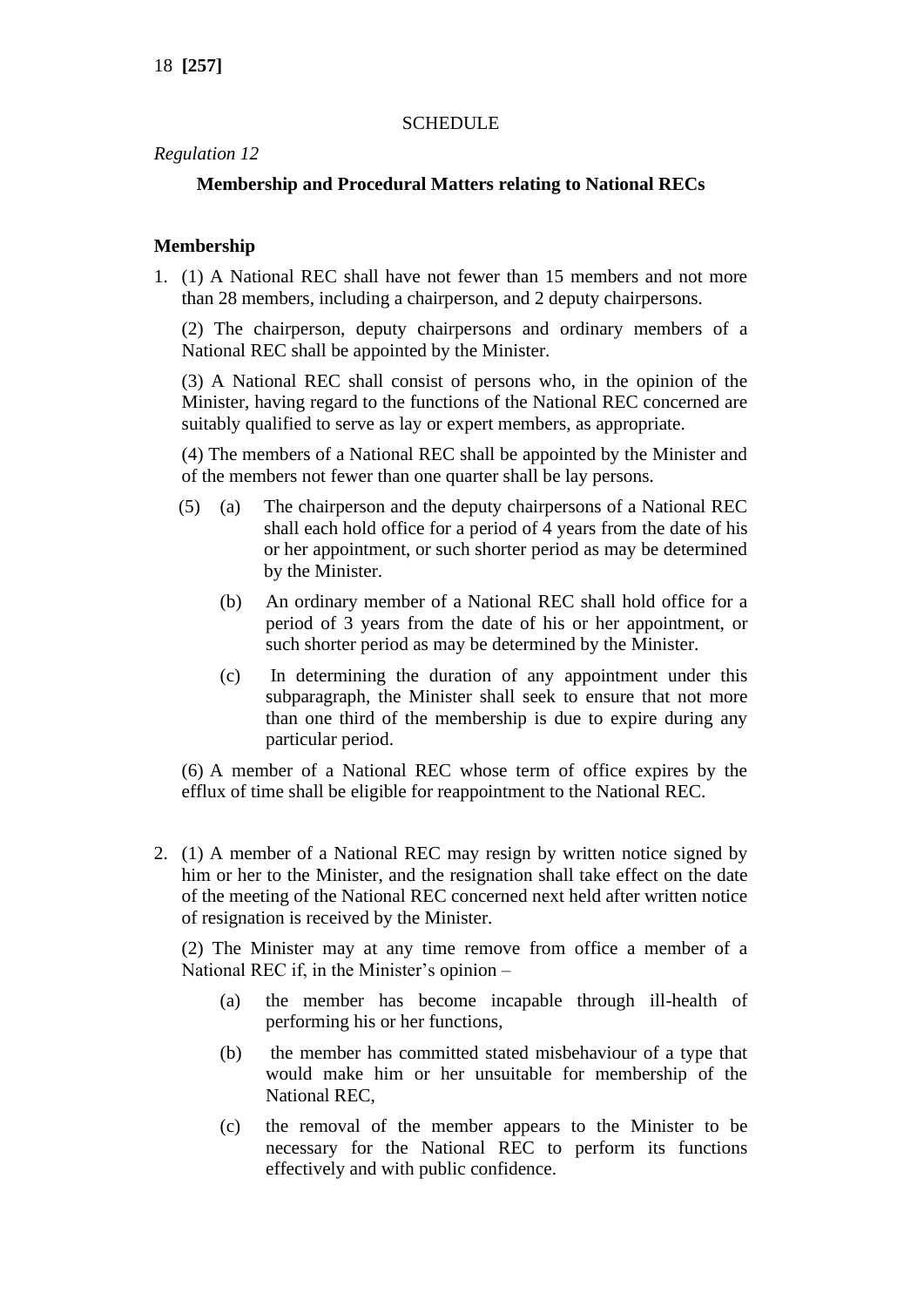(3) If a member of a National REC dies, resigns, ceases to be qualified for office and ceases to hold office, or is removed from office, the Minister may appoint a person to be a member to fill the casual vacancy so occasioned.

(4) A person appointed to be a member of a National REC under subparagraph (3) holds office for such period as the Minister may determine.

# **Meetings**

3. (1) The quorum for a meeting of a National REC shall be 7, and at least one of those present shall be the chairperson or a deputy chairperson or, subject to paragraph 4(3)(b), where neither of the aforementioned are available, another member of the National REC who is designated by the chairperson to chair that meeting.

(2) Subject to subparagraph (1), the proceedings of a National REC shall not be invalidated by any vacancy among its members.

- 4. (1) (a) The chairperson or, in the absence of the chairperson, a deputy chairperson of a National REC, shall convene a meeting of the National REC, not later than 20 working days after being advised by the National Office that he or she should do so.
	- (b) The chairperson or, in the absence of the chairperson, a deputy chairperson of a National REC may, at any time, inform the National Office, of his or her intention to convene a meeting of the National REC.

(2) At least 5 working days before a meeting of a National REC, the agenda approved by or on behalf of the chairperson of the National REC concerned, or in the absence of the chairperson, by or on behalf of a deputy chairperson, shall be sent by the National Office to every member of the National REC scheduled to attend the meeting.

(3) At a meeting of the National REC –

- (a) the chairperson of the National REC shall, if present, be the chairperson of the meeting,
- (b) if and so long as the office of chairperson of the National REC is vacant, the Head of the National Office shall nominate a deputy chairperson to be the chairperson of the meeting or, where a deputy chairperson is not available, another member of the National REC shall be designated by the Head of the National Office to chair that meeting.

(4) For the purposes of the effective and efficient consideration of applications referred to it by the National Office, the chairperson of a National REC, after consulting with the deputy chairpersons and the Head of the National Office, shall determine the best way to organise the work of the REC concerned.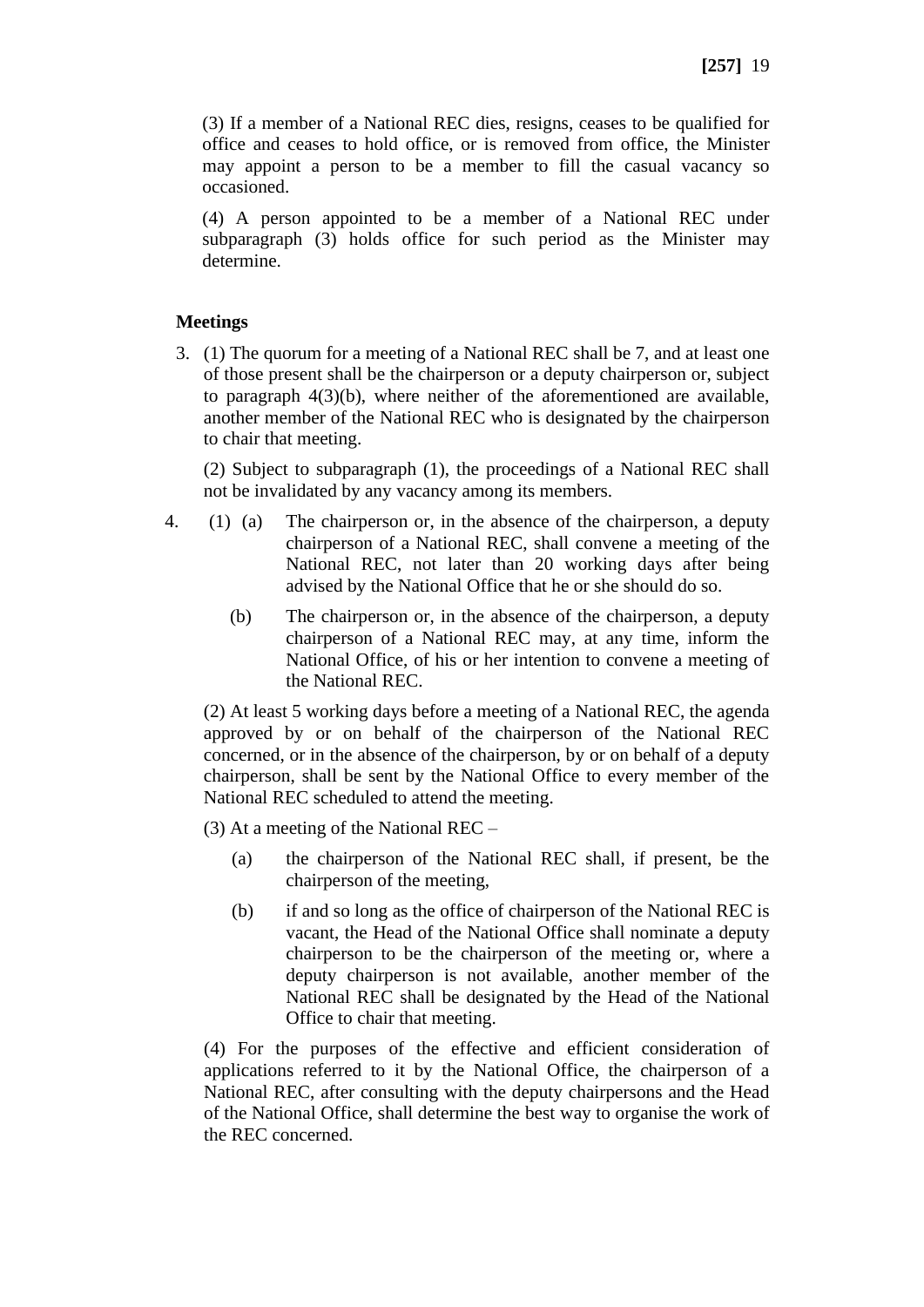# **Decision Making**

- 5. (1) Where a member of a National REC has a material interest in any matter which falls to be considered by the National REC, he or she shall –
	- (*a*) disclose to the chairperson of the National REC and the National Office the nature of the interest in advance of any consideration of the matter,
	- (*b*) neither influence nor seek to influence a decision relating to the matter,
	- (*c*) withdraw from a meeting or that part of a meeting at which the matter is being discussed or considered, and
	- (d) take no part in any deliberation or decision relating to the matter.

(2) For the purposes of this paragraph, but without prejudice to the generality of subparagraph (1), a person is regarded as having a material interest if –

- (a) the person, a connected relative of the person or a nominee of either of them is a member of a company or any other body which has a beneficial interest in, or material to, any matter to be considered under that subparagraph,
- (b) the person or a connected relative of the person is in partnership with or is in the employment of a person who has a beneficial interest in, or material to, any such matter,
- (c) the person or a connected relative is a party to any arrangement or agreement (whether or not enforceable) concerning land to which any such matter relates, or
- (d) a connected relative has a beneficial interest in, or material to, any such matter.

(3) For the purposes of this paragraph, a person is not regarded as having a material interest in any matter by reason only that he or she or any company or other body or person mentioned in subparagraph (2) has an interest which is so remote or insignificant that it cannot reasonably be regarded as likely to influence a person in considering or discussing, or in voting on, any question in respect of the matter or in performing any function in relation to the matter.

(4) Where a material interest is disclosed under subparagraph (1), the disclosure shall be recorded in the minutes of the meeting concerned and, for so long as the matter to which the disclosure relates is being dealt with by the meeting, the member of the National REC by whom the disclosure is made shall not be counted in the quorum for the meeting.

(5) Where, at a meeting of a National REC, a question arises as to whether or not a course of conduct, if pursued by a member of the National REC, would constitute a failure by him or her to comply with the requirements of subparagraph (1), the question may, subject to subparagraph (6), be determined by the chairperson of the meeting, whose decision shall be final,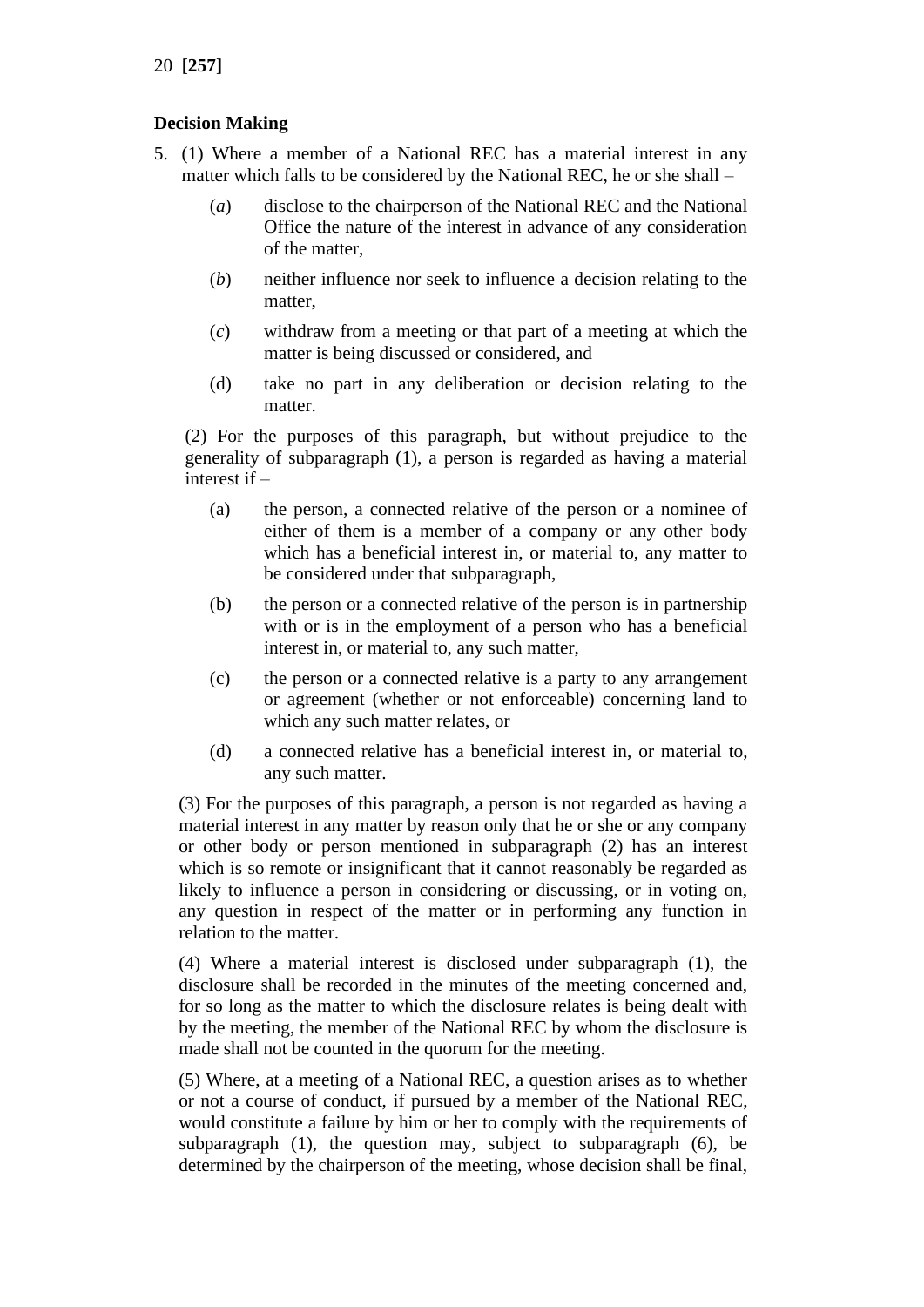and where such a question is so determined, particulars of the determination shall be recorded in the minutes of the meeting.

(6) Where, at a meeting of the National REC the chairperson of the meeting is the person in respect of whom a matter to which subparagraph (1) applies falls to be determined, the other members of the National REC attending the meeting shall choose one of their number to be chairperson of the meeting for the purposes of subparagraph (5).

(7) Where the Minister is satisfied that a member of a National REC has not complied with subparagraph (1), the Minister may remove that member from office and that person shall then be disqualified from being a member of the National REC concerned or any other National REC.

(8) In this paragraph, "connected relative" in relation to a person, means a spouse, civil partner, parent, brother, sister, child or the spouse or civil partner of a child of the person.

# **Minutes**

**6.** (1) An officer of the National Office shall attend each meeting of a National REC and he or she shall cause proper minutes of the meeting to be prepared, which shall, subject to any agreed amendments, be approved by the National REC at the next meeting of the National REC concerned and, after they are approved, the minutes shall be published on the website of the National Office.

(2) The National Office shall, when compiling minutes, have regard to matters of commercial sensitivity and shall ensure that minutes published on its website comply with the Data Protection Acts 1998 to 2018.

(3) The names of all members present at a meeting of a National REC shall be recorded in the minutes of the meeting.

# **Expenses**

**7.** A member of a National REC may be paid such allowances in respect of reasonable expenses as the Minister, with the consent of the Minister for Public Expenditure and Reform, determines.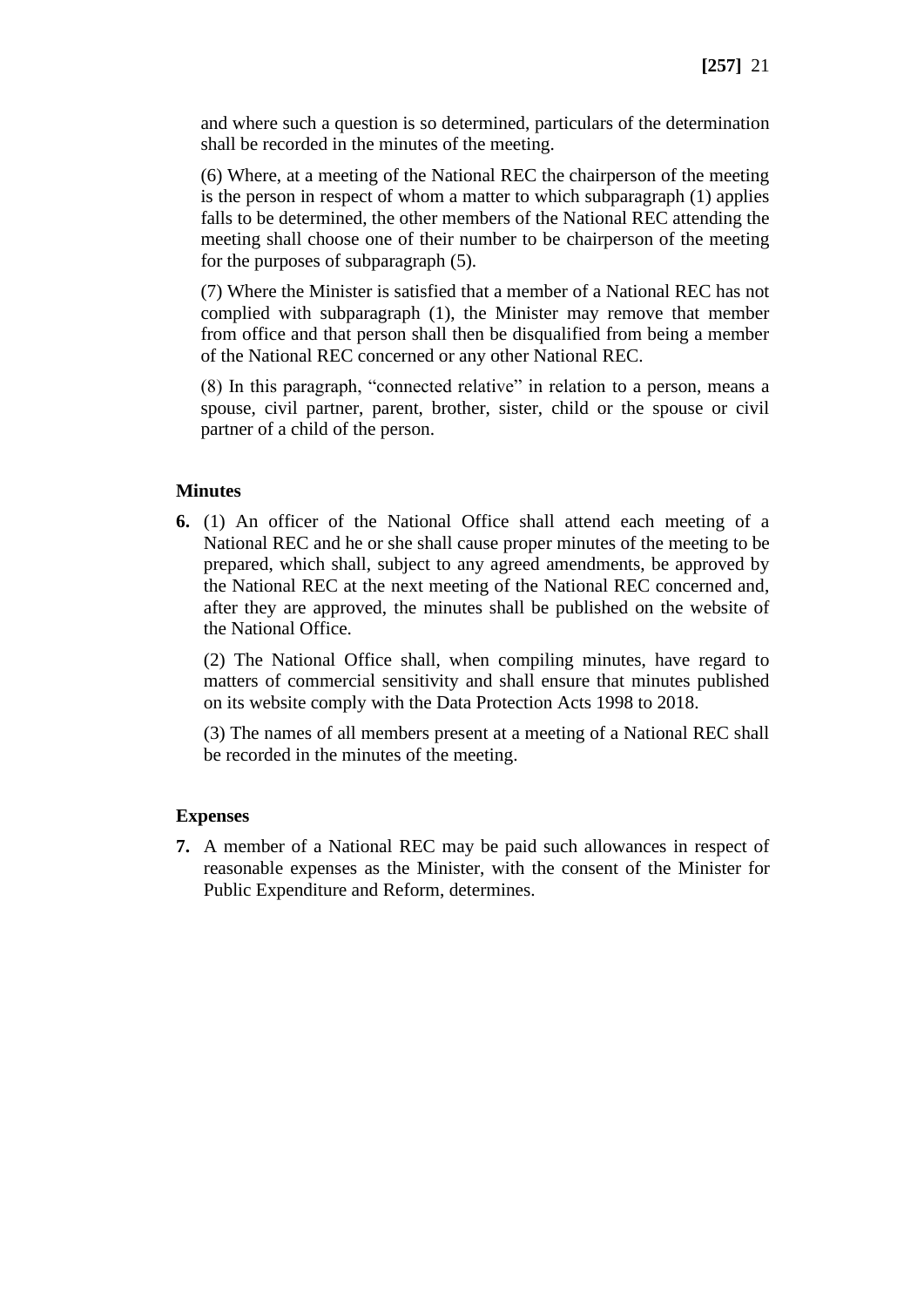# **Procedures**

**8.** Subject to these Regulations, a National REC, following consultation with the National Office, shall determine its own procedures, including that its members may attend a meeting of the National REC by remote means and how decisions under Regulation 21 are to be made.



GIVEN under my Official Seal, 25 May, 2022.

STEPHEN DONNELLY, Minister for Health.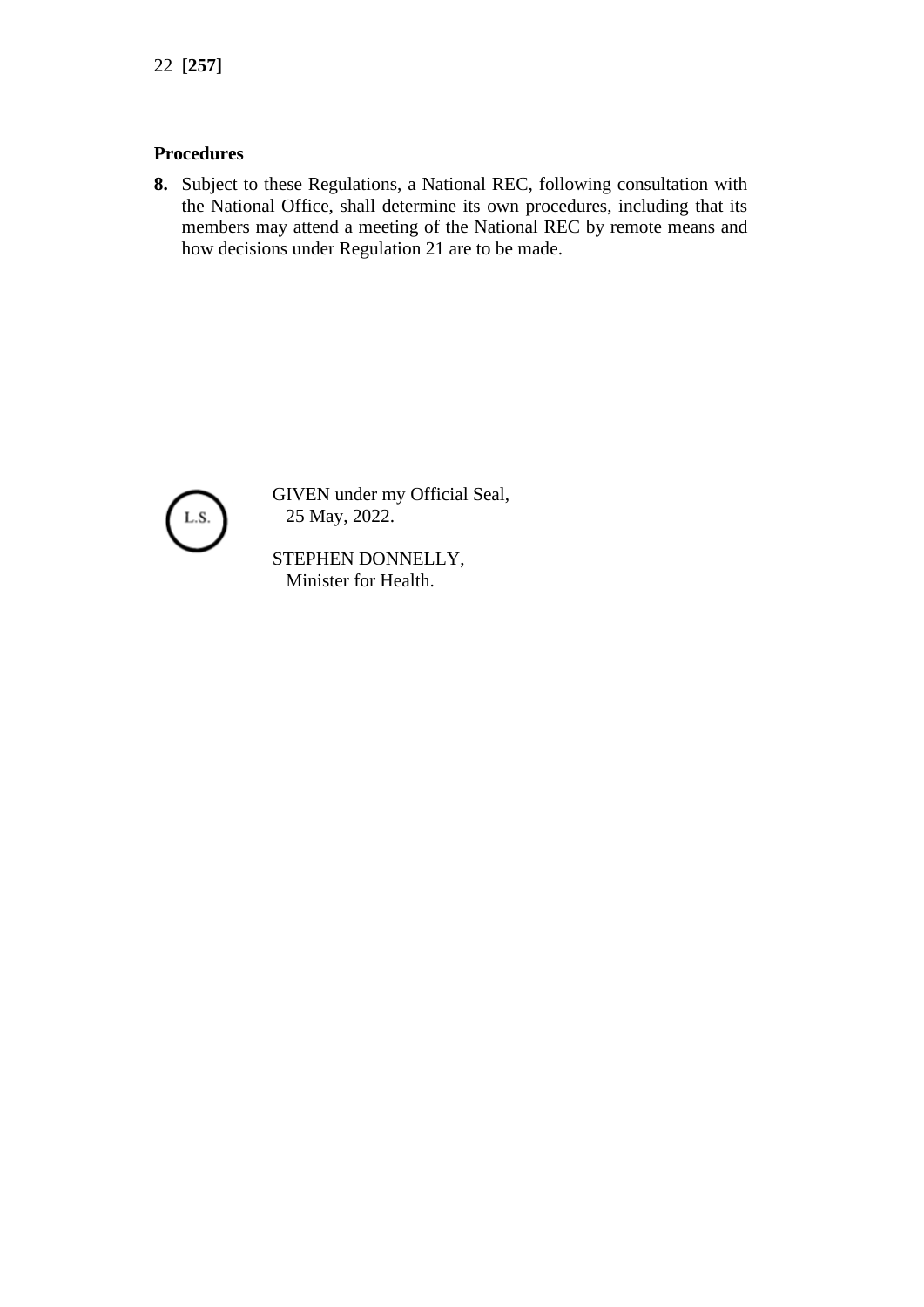### EXPLANATORY NOTE

# (*This note is not part of the Instrument and does not purport to be a legal interpretation*)

These Regulations provide for the establishment of National Research Ethics Committees for Performance Studies Of *In Vitro* Diagnostic Medical Devices and for a National Office to administratively support the work of those committees.